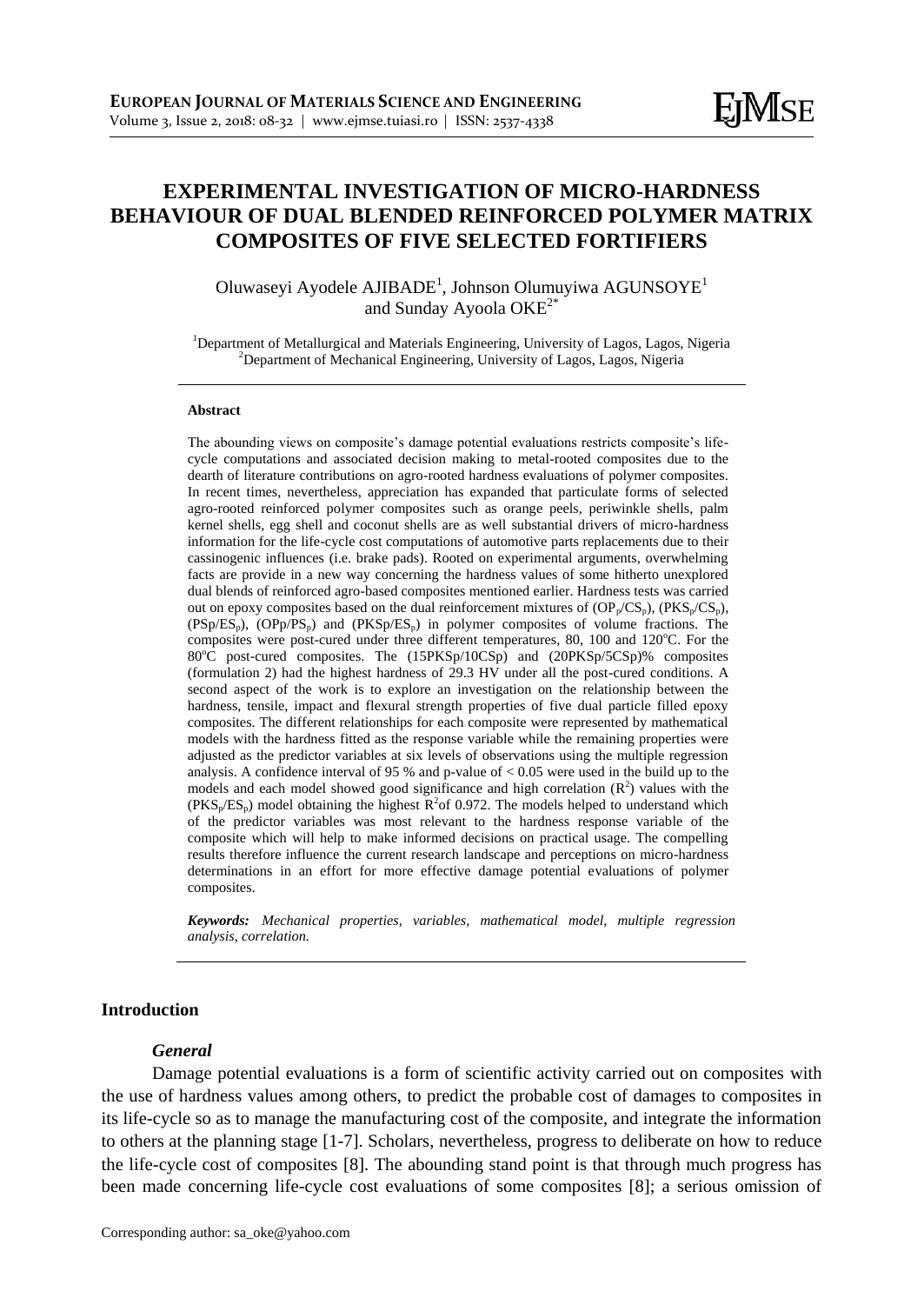concern is the emerging environmental cost consequences such as cassinogenic effects of brake pad composites currently over looked, which gives a false impression of the cost at present. To correct this abnormally, scholars have suggested a migration of resources to fortifiers of agro-based composites with origins such as orange peels [9-11], coconut shells and products [12-14], periwinkle shells [15-17], palm kernel shells [18-19] and egg shells [20-22] with the passage of time, calls to synergic-ally benefit from reinforcement with their varied complementary characteristics has brought blends into the composite industry as a work. While this idea is expanding with success in the metal matrix composite development area [21, 22], the idea is certainly not known and experimented in the polymer composite arena. Thus far, nevertheless, composite scholars have not explicitly contemplated evaluating the microhardness of the dual blends of reinforcements of particulate coconut shells, periwinkle shells, palm kernel shell, orange peels and egg shells in epoxy composites.

Given the contrasting literature viewpoint and the information available on polymer composites, it is compellling to search for more useful alternatives to existing brake pad composites [23-26]. For instance, a closer analysis of the micro-hardness attributes of dual blends of reinforcements of selected agro-based polymer composites is necessary. To tackle this opening, in this research, an experimental investigation is embarked upon as particulate blends of orange peels, periwinkle shells, palm kernel shells, egg shells and coconut shells are made in duality under room temperature and humidity conditions. Specially, three random positions of the fabricated composites were analysed for micro-hardness and the averages taken to avoid variability problems. To produce a wide range of results, the post-curing activity to improve on the property performance of the composites were embarked upon. For this activity composites were post-cured at 80°C, 100°C and 120°C, respectively and the results reported in the current research.

The present research complements literature methods to both damage potential evaluation and the building of composites in a number of manners [3,5,7]. First, the current research provides a largely wide and an effective perspective to elaborate on the threshold of hardness for some relatively tough materials such as periwinkle and egg shells and also the less tough characteristics of other materials such as particulate orange peels. Nevertheless, orange peels are known for its appealing lubricating properties. The combined fortifiers with the new elevated hardness property that it presents in view of the complimentary properties they exhibit provides a significant shift away from the conventional methods of single-reinforced composite fabrication, development and analysis. Second, by experimenting at different post curing temperatures, the paper has been able to reveal the high performance transforming attributes of post-curing of polymer composites and extends the understanding of researchers on the potentials of exporting higher temperature scales for the post-curing of the selected polymer composites. Third, a new direction of reinforcement blending in polymer composites is initiated that could trigger research into tri- and multiple blending of reinforcements in polymer composites and such an understanding may have a longlasting impact on the polymer composite development field by way of reducing the life-cycle cost of composites.

## *Problem formulation*

A principal challenge in the present composites made of single reinforcement is the brittle nature of some the developed composites. In addition, cost is a major threat to the product sales as the customers have competing demands to spend the hard-earned money on. Furthermore, wastes have been a key challenge in the Nigerian society as government spends huge financial resources for clearing and maintenance of waste deposition and depositing sites. However, wastes are of tremendous importance as fortifiers in the composite industry owing to their abundance at source and light weight attribute. It is therefore compelling to develop an approach necessary to process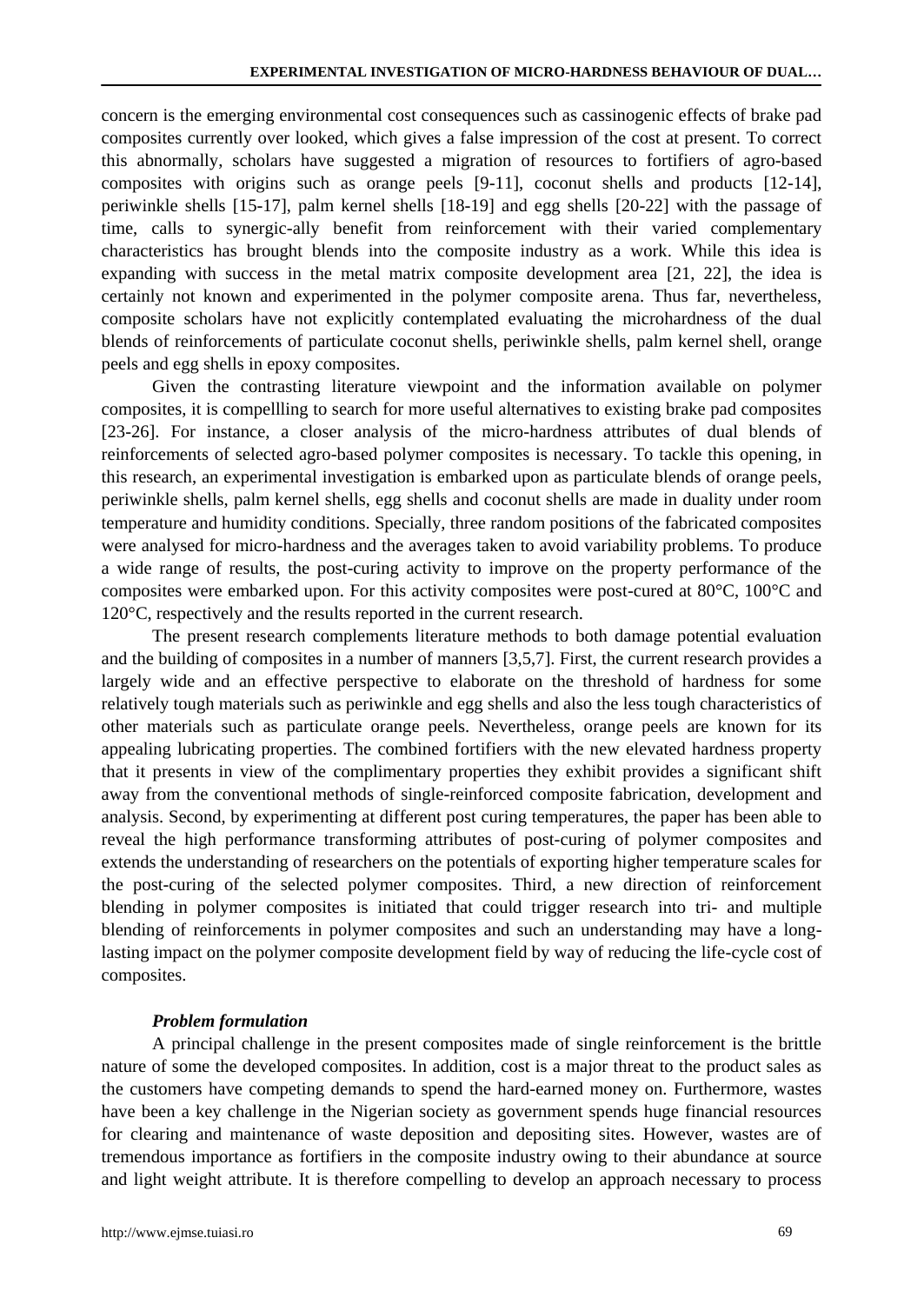these wastes as reinforcements for composites to capture the cost reduction, brittleness and environmental threat challenges of wastes in the Nigerian society and the developing countries at large. Through the current research, the developments of dual mixed fortifiers based on the following particulates are tested for hardness: particulate coconut shells, orange peels, periwinkle shells, palm kernels shells and egg shells.

This research is not available in the literature concerning hardness either for composites specifically or in the generally science of engineering materials. The hardness examination is pursued through the impacting of a torque sustained for a period, which creates indentation on the material. It is therefore essential to experimentally determine the value of hardness and establish a possible relationship between hardness and other mechanical properties, for instance, impact, fracture and tensile strength for a comprehensive visualization of the mechanical properties of the composite materials being developed. This solution to the above mentioned concerns is part of the focus of the present research. The study is anticipated to offer a cost-competent and green option composite product for use as brake pads in the automobile industry.

In the following sections, the literature review is brief. This is followed by the experimental methodology. The section that follows this contains the results from the research. This is then ended by a section on the conclusion of the research.

#### **Literature review**

Recently as well as a few years ago, independent studies were respectively conducted by Gurbuz and Mutuk [27] and Daoush and Elkady [28] on the significance of hardness appraisal in the composite research domain. They highlighted the manner in which hardness influenced the production of alumina short fibres/nickel matrix composites (i.e. [28]) and graphene fortified titanium composites, respectively [27]. These examples are in several other documentations for applications in electrochemical deposits [29] cementing integrated density [30], railheads [31], films [32], heat treatment [33]. Other examples of hardness have been established in Harikrishna et al. [34] and investment casting [35].

Evidence from the composite literature advocates that micro-hardness are imperative contributors to the appraisal of composite's state of degradation in the composite's life-cycle analysis. Data demonstrate that degradation is not only related to the hardness of the composite but also the Young's modulus of the composite as well [36]. Hardness as a degradation factors has also been emphasized in several reports [37-41]. Micro-hardness and its degradation effects has been completed with information on microstructure [42-45]. Hardness has also been linked to pitting confrontation [46]. Microhardness also has been linked to several other issues or concepts in the composite domain such as cryogenic treatments [47]. Up till now, scholars in the area of composite development first and foremost examine hardness as a composite performance determinant for degradation measurement merely when single reinforcements is considered in most cases. This viewpoint is limited as no synergic benefit are passed to other reinforcements. However, by considering dual blends of reinforcements to be added to the polymer matrix, the composite industry stands to benefit hugely from the synergy. First, an expanded life-cycle and operational period is certain. Second, the quality of search for the best mix is enhanced significantly. Third, a reduced cost of composite manufacturing is guaranteed. Fourth, an enhanced mechanical properties of the polymer composite is a huge possibility. Thus, the existing model of hardness must change to the promising one in which dual blends of reinforcements for polymer composites.

Highlighting the restrictions in the viewpoint concerning single reinforcement introduction in composite fabrication, an expanding body of investigations rooted in reinforcement development for water absorption property evaluation reveals that when two agro-rooted reinforcements are used in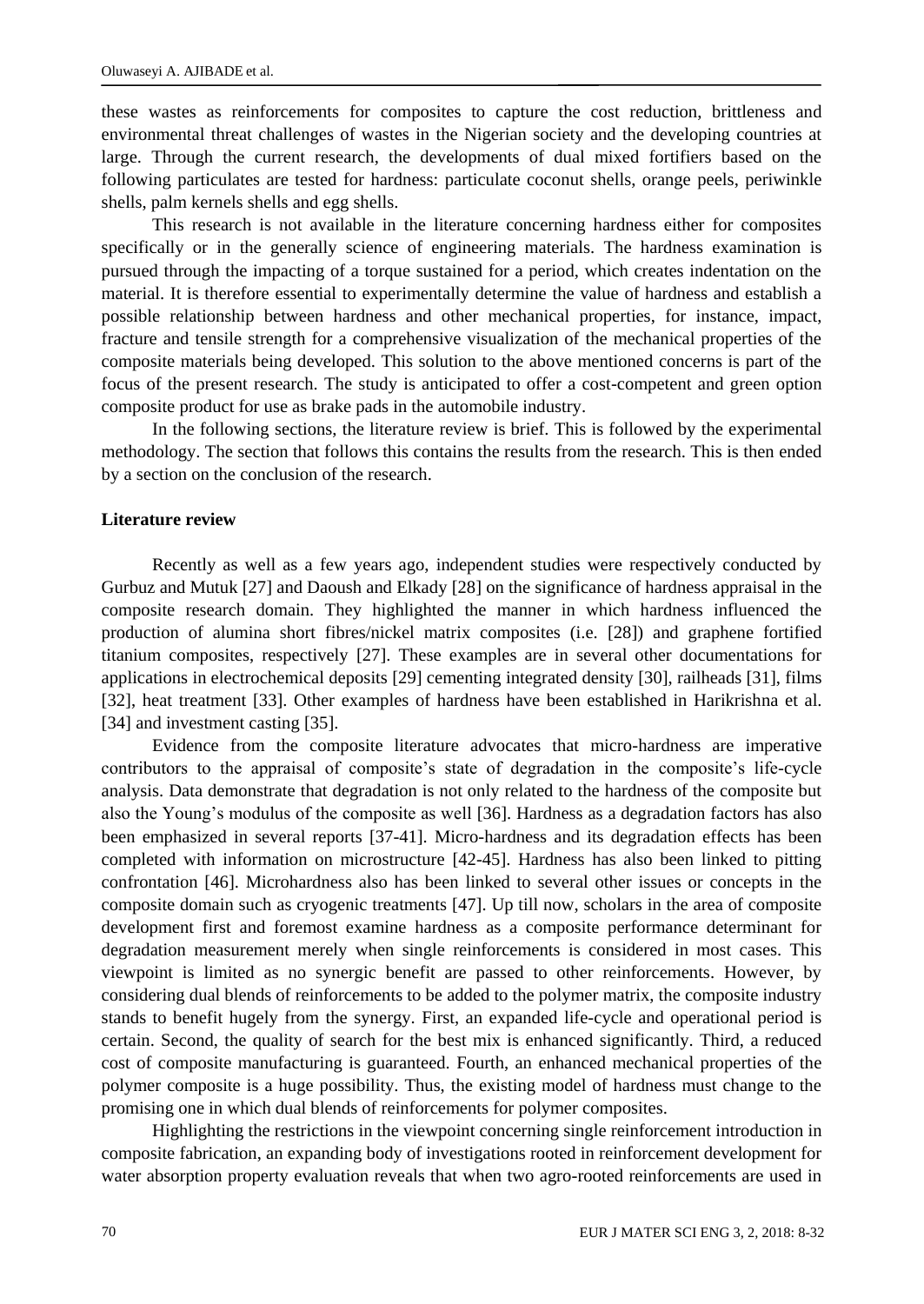water absorption experiments, there is a complimentary benefits and synergic advantages of mixing two reinforcements. Verification of the fact was done on samples of orange peels and coconut shell in particulate forma. A higher water absorption performance resulting in lower water intake was recorded for the samples [48]. Thus, if dual reinforcement blends of coconut shell and orange peel particulates are essentially useful for water absorption process as the reinforcements was advocated for use in water absorption composite development, then the dual blends of reinforcements with hardness characterization related to polymer composite indicates that dual blends of reinforcements is possibly an essential but under-investigated matter in polymer composite development.

## **Procedure**

The specimen was mounted on the specimen holder of the Vickers hardness machine. Then, at the press of a control, indentation was conducted on the specimen. The reading was made. The position of the specimen is adjusted to the second point, which is taken at random such that a second reading is made. A re-adjustment of the position to a third point is made for the identification to take place in a third time at a third location. Reading of the third position's value is made. The average of the reading is made and this represents the hardness value for the specimen, given in HV. The specimen number or label is ensured to be intact with code such that the volumetric ratio computations are known and one specimen could be distinguished from the another.

The research scheme for the whole body is given in Fig. 1.



**Fig. 1.** Research scheme

The following is the flow of information for obtaining the hardness value (Fig. 2).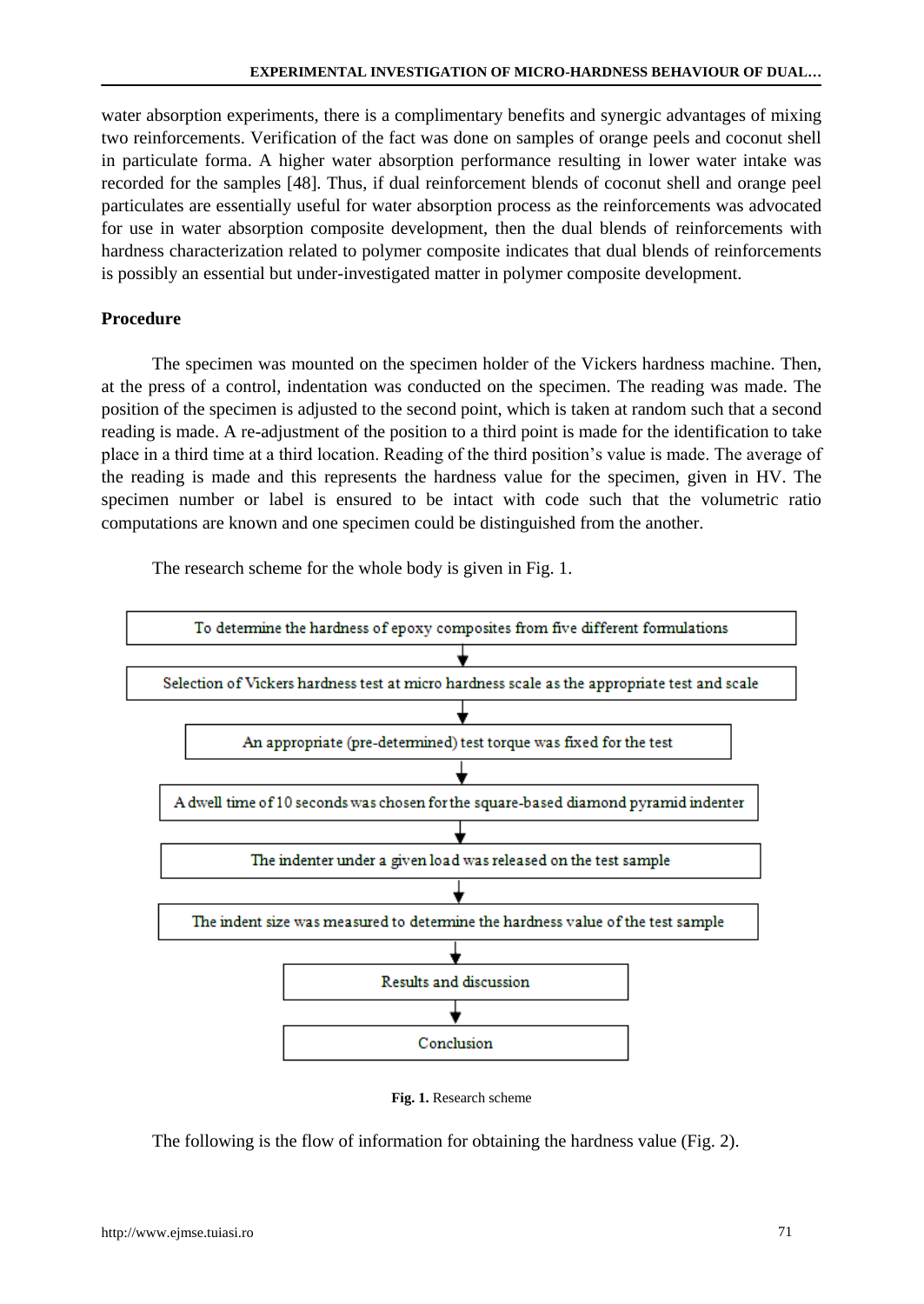

**Fig. 2.** The Five-leg hardness sample production process

[Key: Stage: (1) Tensile specimen used for hardness test before fracture; Stage: (2) Tensile specimen used for hardness test after fracture; Stage: (3): Cross section of hardness sample with before indentation; Stage: (4): Cross section of hardness sample with after indentation; Stage: (5): Top section of hardness sample with after indentation showing diagonal of indentation]

## **Results**

## *Hardness test results*

The following Tables 1 to 3 show the results of hardness for the different post-cured temperatures of  $80^{\circ}$ C,  $100^{\circ}$ C and  $120^{\circ}$ C

|  | Table 1. Hardness test results for reinforced samples at 80°C post-cured temperature |  |  |  |
|--|--------------------------------------------------------------------------------------|--|--|--|
|  |                                                                                      |  |  |  |

|                |                                  |       |       | Readings        |            |
|----------------|----------------------------------|-------|-------|-----------------|------------|
| $S/N$ .        | Formulation 1:                   | HV1   | HV2   | HV <sub>3</sub> | Average of |
|                | OP <sub>P</sub> /CS <sub>P</sub> |       |       |                 | Vickers'   |
| 1              | $(25OPp)\%$                      | 14.60 | 16.00 | 19.60           | 16.70      |
| 2              | $(20OPp, 5CSp)\%$                | 19.60 | 17.60 | 19.50           | 18.90      |
| 3              | $(15OPp, 10CSp)\%$               | 16.70 | 11.80 | 17.60           | 15.30      |
| 4              | $(10OPp, 15CSp)\%$               | 18.70 | 19.40 | 18.50           | 18.80      |
| 5              | (5OPp, 20CSp)                    | 21.50 | 20.70 | 21.90           | 21.30      |
| 6              | (25CSP)%                         | 17.60 | 22.90 | 14.30           | 18.20      |
|                | Mean                             | 18.12 | 18.07 | 18.57           | 18.20      |
|                |                                  |       |       | Readings        |            |
| $S/N$ .        | Formulation 2:                   | HV1   | HV2   | HV3             | Average of |
|                | $PK_p/CS_P$                      |       |       |                 | Vickers'   |
|                | (25PKSp)%                        | 20.50 | 22.80 | 20.50           | 21.20      |
| $\overline{2}$ | (5PKSp20CSp)%                    | 18.70 | 18.40 | 17.60           | 18.20      |
| 3              | $(10PKSp, 15CSp)$ %              | 20.80 | 18.80 | 21.20           | 20.20      |
| 4              | $(15PKSp, 10CSp)$ %              | 26.60 | 29.00 | 32.40           | 29.30      |
| 5              | (20PKSp,5CSp)%                   | 26.60 | 29.00 | 32.40           | 29.30      |
| 6              | $(25CSP)\%$                      | 17.60 | 22.90 | 14.30           | 18.20      |
|                | Mean                             | 21.80 | 23.48 | 23.07           | 22.73      |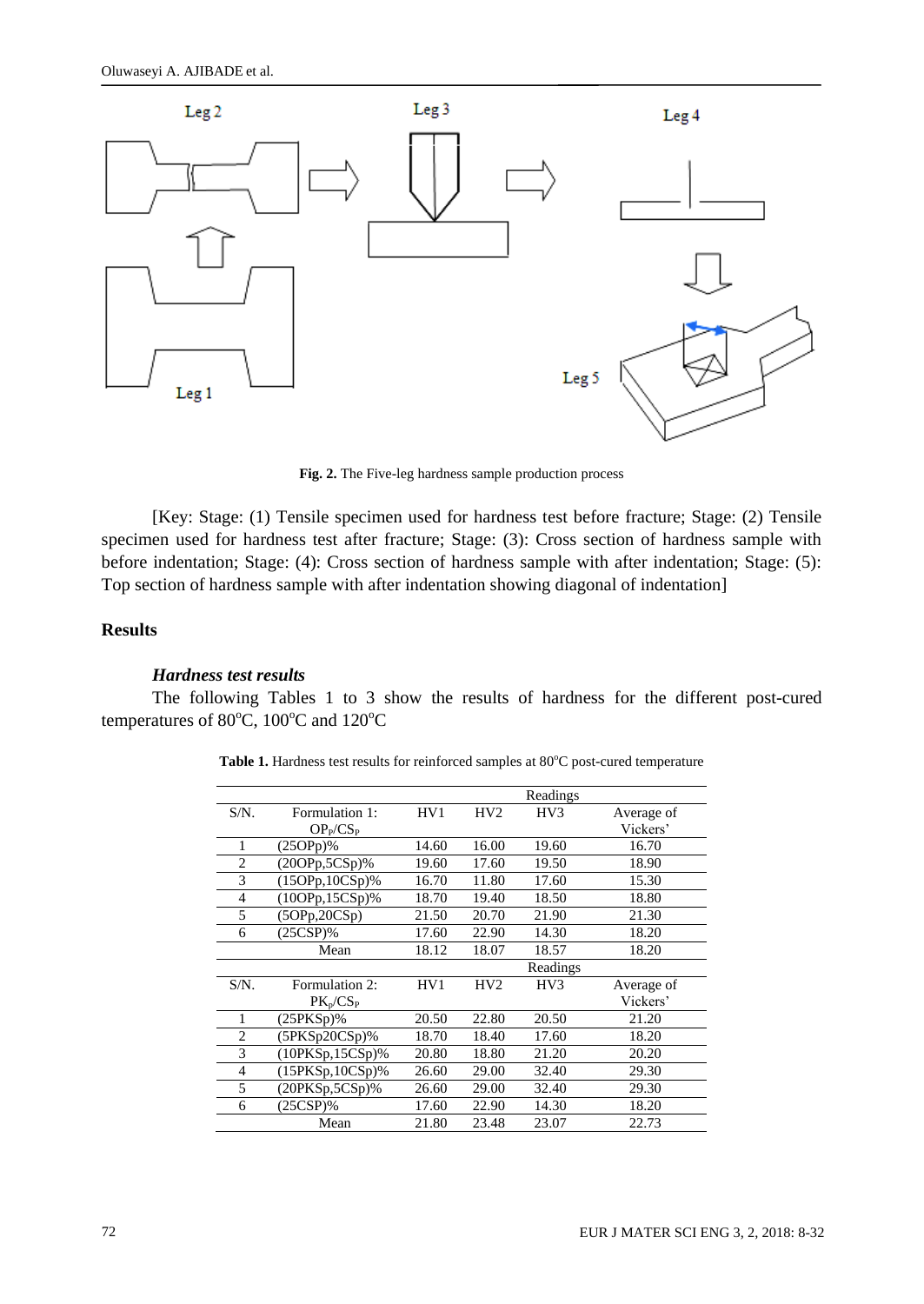|                |                                  |       |       | Readings |            |
|----------------|----------------------------------|-------|-------|----------|------------|
| $S/N$ .        | Formulation 3:                   | HV1   | HV2   | HV3      | Average of |
|                | $PS_{P}/ES_{P}$                  |       |       |          | Vickers'   |
| 1              | $(25PSp)\%$                      | 18.90 | 18.90 | 13.00    | 16.90      |
| $\overline{c}$ | (20PSp, 5ESp)                    | 20.80 | 22.20 | 22.50    | 21.80      |
| 3              | $(15PSp, 10ESp)\%$               | 27.40 | 23.40 | 23.20    | 24.60      |
| $\overline{4}$ | $(10PSp, 15ESp)\%$               | 21.40 | 23.50 | 20.00    | 20.10      |
| 5              | (5PSp,20ESp)%                    | 24.80 | 21.50 | 20.40    | 22.20      |
| 6              | (25ESP)%                         | 22.20 | 26.50 | 22.10    | 23.60      |
|                | Mean                             | 22.66 | 21.90 | 19.82    | 21.12      |
|                |                                  |       |       | Readings |            |
| $S/N$ .        | Formulation 4:                   | HV1   | HV2   | HV3      | Average of |
|                | OP <sub>n</sub> /PS <sub>P</sub> |       |       |          | Vickers'   |
| 1              | $(25OPp)\%$                      | 17.00 | 14.70 | 15.70    | 15.80      |
| $\overline{c}$ | $(20OPp, 5PSp)\%$                | 16.00 | 15.70 | 14.80    | 15.50      |
| 3              | (15OPp, 10PSp)%                  | 18.20 | 12.00 | 13.00    | 14.40      |
| $\overline{4}$ | $(100Pp, 15PSp)\%$               | 20.50 | 25.80 | 27.70    | 24.60      |
| 5              | $(5OPp, 20PSp)\%$                | 14.60 | 16.00 | 19.60    | 16.70      |
| 6              | $(25PSP)\%$                      | 18.90 | 18.90 | 13.00    | 16.90      |
|                | Mean                             | 17.53 | 17.18 | 17.30    | 17.32      |
|                |                                  |       |       | Readings |            |
| $S/N$ .        | Formulation 5:                   | HV1   | HV2   | HV3      | Average of |
|                | $PK_p/ES_P$                      |       |       |          | Vickers'   |
| 1              | $(25PKSp)\%$                     | 20.50 | 22.80 | 20.50    | 21.20      |
| $\overline{c}$ | $(20PKSp,5ESp)\%$                | 12.00 | 20.00 | 18.20    | 16.70      |
| 3              | (5PKSp, 10ESp)%                  | 31.70 | 23.10 | 24.70    | 26.50      |
| $\overline{4}$ | (10PKSp,15ESp)%                  | 23.50 | 20.90 | 15.60    | 20.00      |
| 5              | (5PKSp,20ESp)%                   | 14.30 | 21.10 | 24.00    | 19.80      |
| 6              | $(25ESp)\%$                      | 22.20 | 26.50 | 22.10    | 23.60      |
|                |                                  | 20.70 | 22.40 | 20.85    | 21.30      |

Table 1 (cont). Hardness test results for reinforced samples at 80°C post-cured temperature

Table 2. Hardness test results for reinforced samples at 100°C post cured temperature

|                |                                  | Readings        |                 |          |            |  |
|----------------|----------------------------------|-----------------|-----------------|----------|------------|--|
| $S/N$ .        | Formulation 1:                   | HV <sub>1</sub> | HV <sub>2</sub> | HV3      | Average of |  |
|                | OP <sub>P</sub> /CS <sub>P</sub> |                 |                 |          | Vickers'   |  |
| 1              | $(25OPp)\%$                      | 20.10           | 22.20           | 23.40    | 21.90      |  |
| $\overline{c}$ | (20OPp,5CSp)%                    | 17.70           | 19.00           | 18.20    | 18.30      |  |
| 3              | (15OPp, 10CSp)%                  | 22.90           | 24.30           | 18.20    | 21.80      |  |
| $\overline{4}$ | (100Pp,15CSp)%                   | 27.60           | 25.40           | 24.00    | 25.60      |  |
| 5              | (5OPp, 20CSp)                    | 19.00           | 19.70           | 19.80    | 19.50      |  |
| 6              | $(25CSP)\%$                      | 20.90           | 22.60           | 24.60    | 22.70      |  |
|                | Mean                             | 21.37           | 22.20           | 21.37    | 21.63      |  |
|                |                                  |                 |                 | Readings |            |  |
| S/N.           | Formulation 2:                   | HV1             | HV <sub>2</sub> | HV3      | Average of |  |
|                | $PK_p/CS_P$                      |                 |                 |          | Vickers'   |  |
| 1              | (25PKSp)%                        | 22.00           | 22.50           | 19.60    | 21.30      |  |
| $\overline{c}$ | $(5PKSp20CSp)\%$                 | 25.40           | 26.90           | 27.90    | 26.70      |  |
| 3              | $(10PKSp, 15CSp)$ %              | 22.90           | 23.10           | 24.90    | 23.60      |  |
| $\overline{4}$ | (15PKSp, 10CSp)%                 | 27.10           | 24.00           | 25.90    | 25.60      |  |
| 5              | (20PKSp,5CSp)%                   | 30.30           | 22.60           | 24.40    | 25.70      |  |
| 6              | $(25CSP)\%$                      | 20.90           | 22.60           | 24.60    | 22.70      |  |
|                | Mean                             | 24.77           | 23.62           | 24.55    | 24.27      |  |
|                |                                  |                 |                 | Readings |            |  |
| $S/N$ .        | Formulation 3:                   | HV1             | HV <sub>2</sub> | HV3      | Average of |  |
|                | $PS_{P}/ES_{P}$                  |                 |                 |          | Vickers'   |  |
| 1              | $(25PSp)\%$                      | 20.90           | 22.00           | 26.60    | 23.10      |  |
| $\overline{2}$ | (20PSp, 5ESp)                    | 21.40           | 20.70           | 20.50    | 20.80      |  |
| 3              | $(15PSp, 10ESp)\%$               | 20.10           | 20.50           | 21.60    | 20.70      |  |
| $\overline{4}$ | $(10PSp, 15ESp)\%$               | 23.30           | 22.30           | 22.50    | 22.70      |  |
| 5              | $(5PSp, 20ESp)\%$                | 22.30           | 22.90           | 22.10    | 22.40      |  |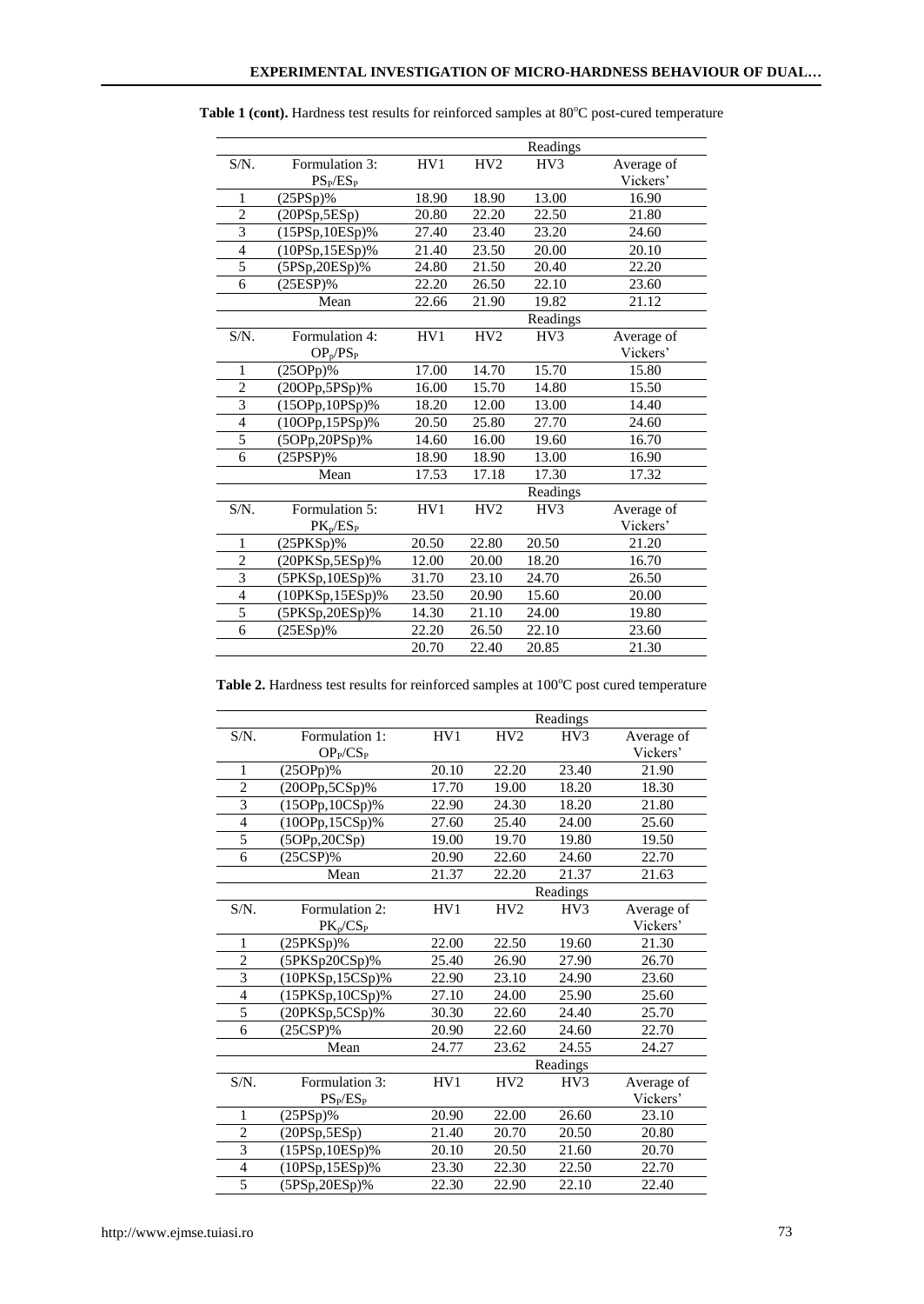| $S/N$ .        | Formulation 3:      | HV1   | HV <sub>2</sub> | HV3      | Average of |
|----------------|---------------------|-------|-----------------|----------|------------|
|                | $PS_{P}/ES_{P}$     |       |                 |          | Vickers'   |
| 6              | $(25ESP)\%$         | 18.10 | 19.20           | 20.80    | 19.30      |
|                |                     |       |                 |          |            |
|                | Mean                | 21.02 | 21.27           | 22.35    | 21.50      |
|                |                     |       |                 | Readings |            |
| $S/N$ .        | Formulation 4:      | HV1   | HV <sub>2</sub> | HV3      | Average of |
|                | $OP_p/PS_P$         |       |                 |          | Vickers'   |
| 1              | $(25OPp)\%$         | 20.10 | 22.20           | 23.40    | 21.90      |
| $\overline{c}$ | $(20OPp, 5PSp)\%$   | 18.80 | 14.20           | 14.70    | 15.90      |
| 3              | $(15OPp, 10PSp)\%$  | 19.30 | 18.40           | 17.40    | 18.30      |
| $\overline{4}$ | $(10OPp, 15PSp)\%$  | 19.50 | 21.40           | 22.20    | 21.00      |
| 5              | $(5OPp, 20PSp)\%$   | 17.50 | 20.50           | 24.20    | 20.70      |
| 6              | $(25PSP)\%$         | 20.90 | 22.00           | 26.60    | 23.10      |
|                | Mean                | 19.35 | 19.78           | 21.42    | 20.15      |
|                |                     |       |                 | Readings |            |
| $S/N$ .        | Formulation 5:      | HV1   | HV <sub>2</sub> | HV3      | Average of |
|                | $PK_p/ES_P$         |       |                 |          | Vickers'   |
| 1              | (25PKSp)%           | 22.00 | 22.50           | 19.60    | 21.30      |
| $\mathfrak{2}$ | $(20PKSp,5ESp)\%$   | 25.00 | 21.30           | 17.40    | 21.20      |
| 3              | (5PKSp,10ESp)%      | 25.20 | 24.40           | 17.90    | 22.50      |
| $\overline{4}$ | $(10PKSp, 15ESp)\%$ | 23.60 | 24.20           | 25.00    | 24.20      |
| 5              | (5PKSp,20ESp)%      | 25.40 | 27.30           | 28.10    | 26.90      |
| 6              | $(25ESp)\%$         | 18.10 | 19.20           | 20.80    | 19.30      |
|                |                     | 22.82 | 22.9            | 22.18    | 22.58      |

Table 2 (cont). Hardness test results for reinforced samples at 100°C post cured temperature

Table 3. Hardness test results for reinforced samples at 120°C post cured temperature

|                |                                  | Readings |                 |          |            |  |
|----------------|----------------------------------|----------|-----------------|----------|------------|--|
| $S/N$ .        | Formulation 1:                   | HV1      | HV <sub>2</sub> | HV3      | Average of |  |
|                | OP <sub>P</sub> /CS <sub>P</sub> |          |                 |          | Vickers'   |  |
| 1              | $(25OPp)\%$                      | 27.00    | 25.60           | 33.30    | 28.60      |  |
| $\overline{2}$ | (20OPp,5CSp)%                    | 19.30    | 22.00           | 22.70    | 21.30      |  |
| 3              | $(15OPp, 10CSp)\%$               | 22.40    | 17.00           | 22.80    | 20.70      |  |
| $\overline{4}$ | (10OPp,15CSp)%                   | 16.20    | 18.90           | 18.10    | 17.70      |  |
| 5              | (5OPp,20CSp)                     | 25.90    | 23.00           | 23.40    | 24.10      |  |
| 6              | $(25CSP)\%$                      | 25.50    | 21.40           | 24.20    | 23.70      |  |
|                | Mean                             | 22.70    | 21.30           | 24.10    | 22.60      |  |
|                |                                  |          |                 | Readings |            |  |
| $S/N$ .        | Formulation 2:                   | HV1      | HV2             | HV3      | Average of |  |
|                | $PK_p/CS_P$                      |          |                 |          | Vickers'   |  |
| 1              | $(25PKSp)\%$                     | 24.10    | 22.50           | 26.30    | 24.30      |  |
| $\overline{c}$ | $(5PKSp20CSp)\%$                 | 23.10    | 24.30           | 20.30    | 22.50      |  |
| 3              | (10PKSp,15CSp)%                  | 22.30    | 20.40           | 24.10    | 22.20      |  |
| $\overline{4}$ | $(15PKSp, 10CSp)$ %              | 20.50    | 19.20           | 19.90    | 19.70      |  |
| 5              | (20PKSp,5CSp)%                   | 20.10    | 18.50           | 23.80    | 20.80      |  |
| 6              | (25CSP)%                         | 25.50    | 21.40           | 24.20    | 23.70      |  |
|                | Mean                             | 22.60    | 21.10           | 23.10    | 22.20      |  |
|                |                                  |          |                 | Readings |            |  |
| $S/N$ .        | Formulation 3:                   | HV1      | HV2             | HV3      | Average of |  |
|                | $PS_{P}/ES_{P}$                  |          |                 |          | Vickers'   |  |
| 1              | $(25PSp)\%$                      | 22.00    | 21.90           | 22.50    | 22.10      |  |
| $\overline{2}$ | (20PSp, 5ESp)                    | 21.30    | 20.80           | 22.50    | 21.50      |  |
| 3              | $(15PSp, 10ESp)\%$               | 19.40    | 19.00           | 20.20    | 19.50      |  |
| $\overline{4}$ | $(10PSp, 15ESp)\%$               | 18.30    | 22.00           | 23.90    | 21.40      |  |
| 5              | (5PSp,20ESp)%                    | 21.00    | 22.80           | 21.80    | 21.80      |  |
| 6              | $(25ESP)\%$                      | 27.60    | 25.00           | 21.40    | 24.60      |  |
|                | Mean                             | 21.60    | 21.90           | 22.10    | 21.80      |  |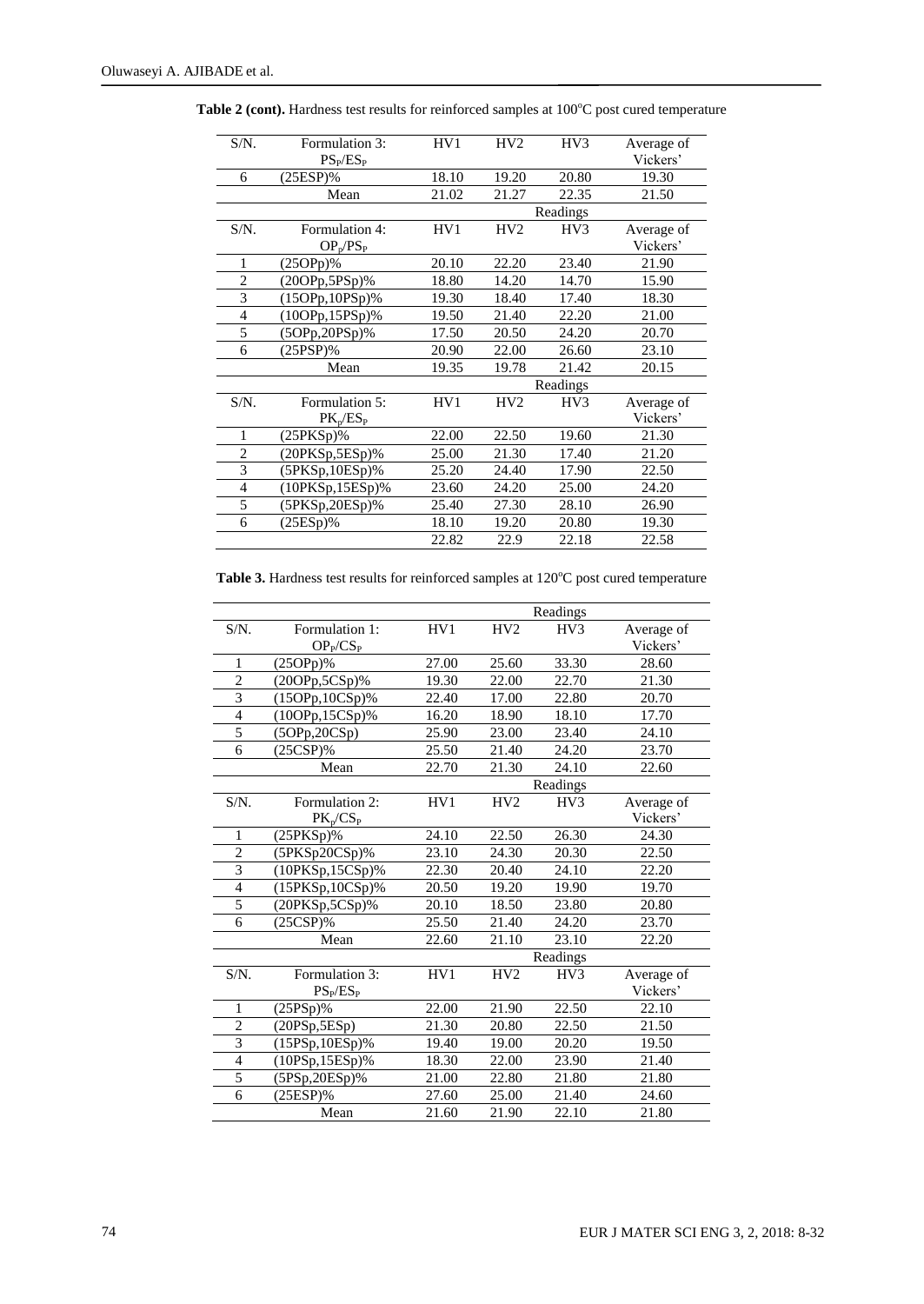|         |                                  | Readings |       |                 |            |
|---------|----------------------------------|----------|-------|-----------------|------------|
| $S/N$ . | Formulation 4:                   | HV1      | HV2   | HV3             | Average of |
|         | OP <sub>n</sub> /PS <sub>P</sub> |          |       |                 | Vickers'   |
| 1       | $(25OPp)\%$                      | 27.00    | 25.60 | 33.30           | 28.60      |
| 2       | $(20OPp, 5PSp)\%$                | 20.60    | 16.40 | 16.30           | 17.70      |
| 3       | $(15OPp, 10PSp)\%$               | 23.60    | 22.00 | 18.80           | 21.40      |
| 4       | $(100Pp, 15PSp)\%$               | 20.40    | 21.60 | 18.00           | 20.00      |
| 5       | $(5OPp, 20PSp)\%$                | 23.60    | 27.90 | 25.10           | 25.50      |
| 6       | $(25PSP)\%$                      | 22.00    | 21.90 | 22.50           | 22.10      |
|         | Mean                             | 22.90    | 22.60 | 22.30           | 22.60      |
|         |                                  |          |       | Readings        |            |
| $S/N$ . | Formulation 5:                   | HV1      | HV2   | HV <sub>3</sub> | Average of |
|         | $PK_p/ES_p$                      |          |       |                 | Vickers'   |
| 1       | (25PKSp)%                        | 24.10    | 22.50 | 26.30           | 24.30      |
| 2       | $(20$ PKSp,5ESp $)$ %            | 22.30    | 22.10 | 22.80           | 22.40      |
| 3       | $(5PKSp,10ESp)\%$                | 22.30    | 21.50 | 21.70           | 21.80      |
| 4       | $(10PKSp, 15ESp)\%$              | 26.80    | 24.80 | 27.10           | 26.20      |
| 5       | (5PKSp,20ESp)%                   | 28.70    | 21.20 | 20.40           | 23.40      |
| 6       | $(25ESp)\%$                      | 27.60    | 25.00 | 21.40           | 24.60      |
|         | Mean                             | 25.90    | 23.30 | 22.50           | 23.80      |

Table 3 (cont). Hardness test results for reinforced samples at 120°C post cured temperature

The hardness test for the newly developed epoxy composite formulations 1-5 were carried out on the hardness machine. Formulation 1 to 5 consist of dual mixtures of  $OP_n/CS_n$ ,  $PKS_n/CS_n$ ,  $PS_p/ES_p$ ,  $OP_p/PS_p$  and  $PKS_p/ES_p$ , corresponding for the  $OP_p/CS_p$  blend (Formulation 1), six different samples with each containing different compositions were contemplated. These are  $(250Pp)$ ,  $(200P_p/5CS_p)$ ,  $(150P_p/10 (S_p)$ ,  $(100P_p/15CS_p)$ ,  $(50P_p/20CS_p)$  and  $(25CS_p)$ . The different compositions were made from a combination of varying fibre volume fractions of the reinforcement in the epoxy composite used for the experimentation. For instance, the first sample in formulation 1 (i.e. 250) consist of 25% particulate orange peel and 0% coeci shell particulate composition of the particulate orange peel is 20% while that of the particulate coconut shell is 5%. In the same manner, the  $3<sup>rd</sup>$ ,  $4<sup>th</sup>$ , and  $5<sup>th</sup>$  and  $6<sup>th</sup>$  samples could be interpreted of their compositions in orange peel particulate and coconut shell particulate. In a similar manner, the descriptions of the compositional nature for formulations 2, follows the pattern described above, while the reinforcements for formulation 2 are the blends of particulate palm kernel shells and coconut shells. This formulation 2 also consists of the following sample compositions:  $(25PKS_p)$ ,  $(20PK_p, 5CS_p)$ ,  $(15PKS_p, 10CS_p)$ ,  $(20PKS_p, 5CS_p)$  and  $(25CSP)$ %. In formulation 33 following the procedures for formulations 1 and 2, the following sample composition were also tested for hardness  $(25PS_p)$ ,  $(20PS_p)$ ,  $5ES_p$ %,  $(15PS_p, 10ES_p), (10PS_p, 15ES_p), (5PS_p), 20ES_p)$  and  $(25ES_p)$ %.

Formulation 4 is a blend of particulate orange peel and periwinkle shells and consist of the following:  $(250P_p)$ ,  $(200P_p/5 \text{ PS}_p)\%$ ,  $(150P_p/10\text{PS}_p)\%$ ,  $(100Pp/15\text{PS}_p)$ ,  $(50P_p/20\text{PS}_p)$  and  $(25PS_p)\%$ . In formation 5, the blends of palm kennel shell and egg shell particulates were made into six compositions of different samples as follows:  $(25PKS_p)$ ,  $(20PKS_p/5ES_p)$ ,  $(10PKS_p/10ES_p)$ ,  $(SPLS_p/20ES_p)$  and  $25ES_p$ %. For the hardness experiment, it was noted that a modification in the compositions of the reinforcements of the epoxy composite has the tendency to reflect the influence on hardness changes in the composites. Following the ASTM standards, the points were randomly chosen on the hardness specimen and the hardness values of each of these points were measured. The average of the three evaluations were used as the hardness values in this experiment so as to avoid errors due to readings and equipment. The experiments were conducted on samples subjected to three different post-cored temperatures of 80, 100 and  $120^{\circ}$ C.

## *Hardness outcome at 80 <sup>0</sup>C post-cored temperature*

Table 1 shows that in formulation 1, the composition that has the highest average Vickers number is the (50Pp, 20CSp)% composite coconut shell particles are characteristically harder than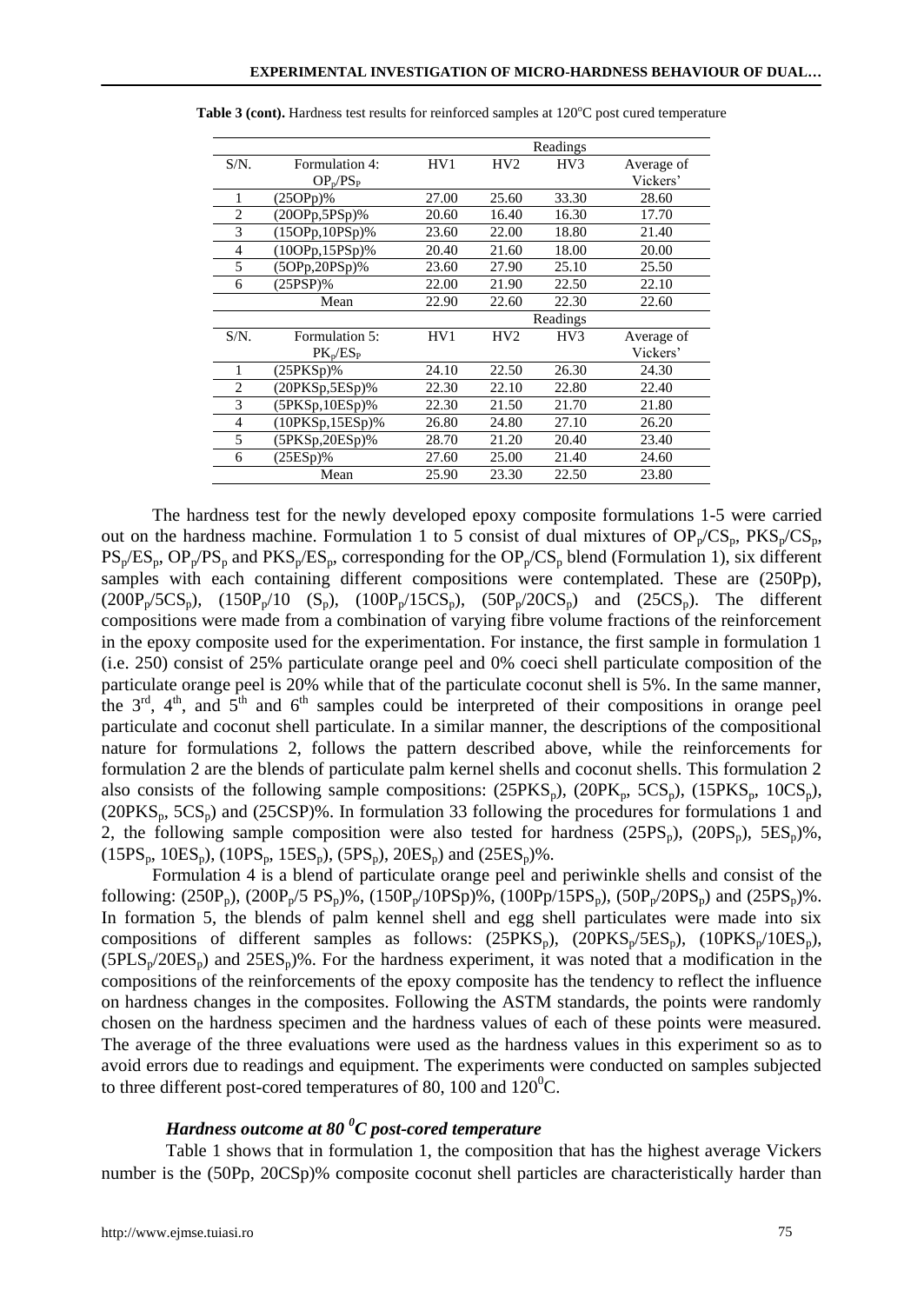particulates orange peels. Consequently, a higher volume fraction of CSp in the epoxy matrix of the (50Pp, 20CSp)% composite substantially surpasses the influence of the orange peel particulates. Thus, reflecting the higher status of the hardness of the CSp. Hence, their large presence in the epoxy matrix as particles and good particle matrix interface in the composite helps to resist shape chage due to indentation and consequently produced good hardness values. It could be added that the composite that produced the least hardness value was the  $(150P, 10CSp)$ % at the  $80^{\circ}$ C post wring temperature. From this same Table 1, two composites, namely; (15PKSp, 10CSP) and  $(20PKSp, 5CS<sub>p</sub>)$  produced the best hardness values in a typically, particulates coconut shells and palm kernel shells appear to compete in high hardness values. However, the palm kernel shells are of a little higher hardness since the volume fractions of 15% over 10% Cap in a composition produced the highest values with a higher 20% particulate palm kernel shell combined with 50% coconut shell particulate in a tie.

It is clear that the relatively high values of the particulate palm kernel shell in the composite, coupled with the complimentary presence of coconut shell particules in the composite to assist in the confronting the shape variation as a result of the notching action of the hardness equipment on the composite. In addition, the composite that revealed the lowest value is a tie between (5PK, 20CSP), and (25CSP)% composites. The reason is because the volume fractions of palm kernel particulates are corresponding low as 5% and 0%, the low hardness composites. The samples in the formulation 2 categories have generally values of hardness with a mean of all the sample hardness as 22.73 HV. Still on Table 1, formulation 3 has the sample composite in terms of hardness. It is apparent that the larger presence of CSp in the epoxy matrix over that of the egg shell particles is responsible for the high hardness value of the (15PSp 110ESp)% composites periwinkle shell particles are naturally harder than egg shell particles which are known to cave in to shape change and deformation effects. The combined effect of these two particles in the (15PSp 10ESp)% composite produced the highest hardness value. The combined effect of these particles in the epoxy matrix produced good interfacial adhesion in the composite which withstands the notching effect of the on the shape change. However, the single effect of periwinkle shell in (2PSp)% epoxy composite produced the lowest performing composite in terms of hardness

In formulation 4 of Table 1, the peak hardness performance was obtained (100Pp, 15PSp)% epoxy composite. The protective function of periwinkle shell and its ability to survive coastal waters makes it characteristically stronger than orange peels. Thus, the superior hardness value of the (100Pp, 15PSp)% composite can be attributed to the larger presence of the periwinkle particles over the orange peel particles in the composite. The volume ratio of the particles produced a goal fibre matrix effect in the composite which helps to reduce the influence of shape change due to indentation giving the composite superior hardness values. Conversely, an increase of the volume ratio of orange peel particles in the (150Pp/10PSp)% composite ensured that the new composite obtained the least hardness value in the formulation 4 category.

The last formulation to be considered in Table 1 is the (PK/ESP) composites. In this category of composites, the (5PKSp/20ESP)% composite was found to obtain the highest hardness value of 26.5HV. This can be attributed to the combined volume fraction of both palm kernel shell and egg shell particles particulates of palm kernel shell and egg shell particles are known to have varying degrees of hardness. Thus, the value of the composite can be attributed to the combined volume fraction of the two hard materials in the epoxy matrix. This ensures that the composite exhibit good particle matrix interface which make it possible withstand shape change due to indentation and produce superior hardness values. Although particulate palm kernel shells are known to be harder than egg shell particulates. The larger volume fraction of the egg shell particulates in the particles makes up for its deficiency when compared with the palm kernel shell particles. The least performing hardness composite in terms of hardness is the (20PKSp/5ESp)%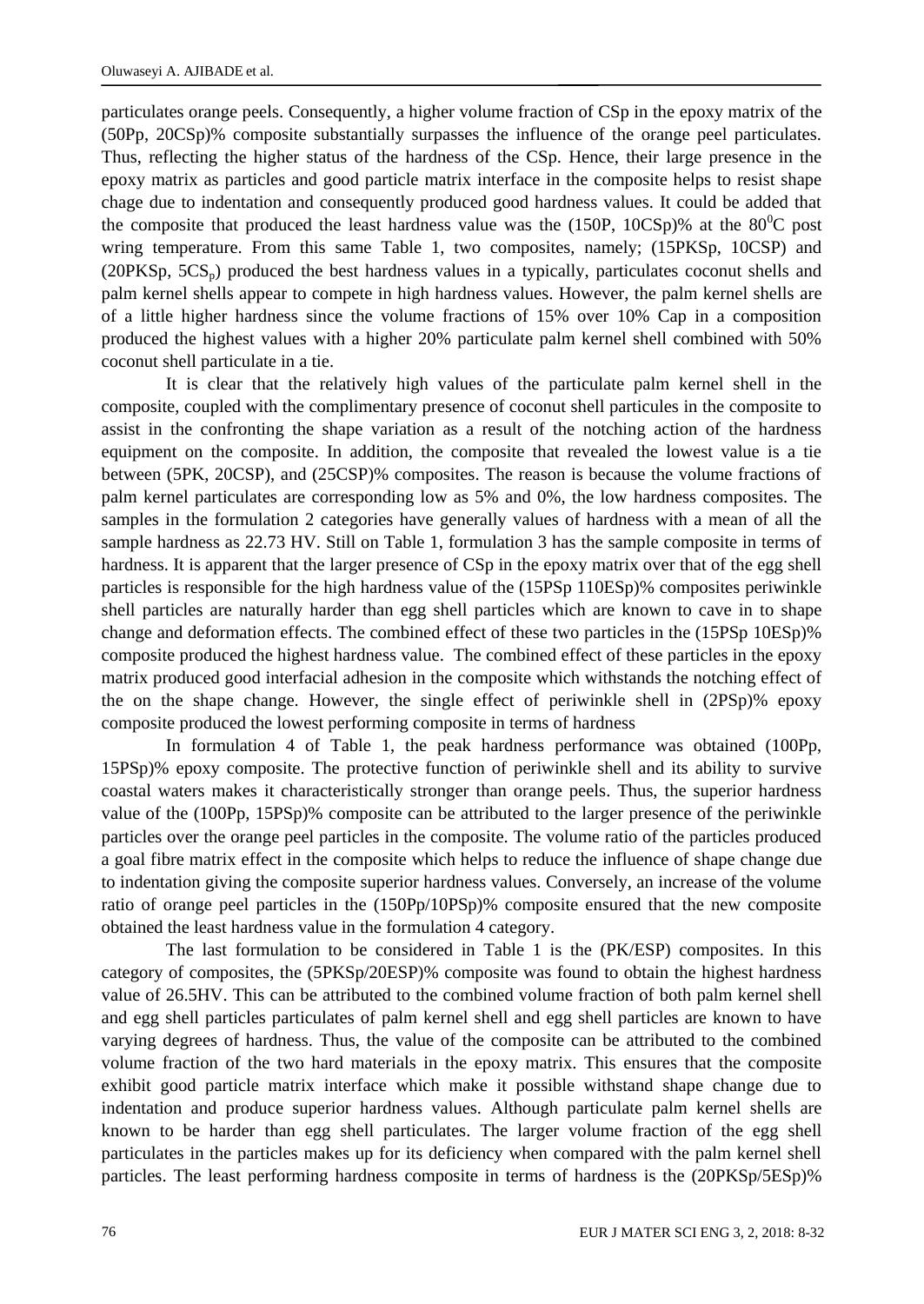The volume fraction of the particles in the composite is a reversal of that obtained by the best performing hardness composite.

# *Hardness outcome at 100 <sup>0</sup>C post-cored temperature*

Table 2 describes the results obtained by the epoxy composite post-cured at  $100^{\circ}$ C. For the formulation 1 composites, the (10 OPp/15CSp)% composite exhibited the best hardness performance with a hardness property of the coconut shell particles as well as its higher volume fraction in the epoxy matrix transcended the lower volume fraction and hardness of the orange particles in the composite. This unique blend of reinforcement particles ensured a good particle matrix interface and resistance to shape change by indentation that is necessary to obtain high hardness values. The resultant composite with the highest hardness results also bears strong correlation with the (5 OPp, 20CSp)% composite which gave the highest hardness values under the 50<sup>o</sup>C post-cured composites. On the other hand, the (200Pp, 5CSp)% composite produced the least average hardness performance of 18.3. In Formulation/composites. Thus, the inferior hardness property of the orange peel particles and its higher volume fraction over that of the coconut shell particles is responsible for the lowest hardness value.

For formulation 2, composites in Table 2, the (5PKSp, 20CSp)% composite was found to obtain the highest hardness value of 25.6HV. Palm kernel shell and coconut shell particles are known to be typically hard and are found to compliment themselves in the (5PKSp, 20CSp)% composite. This volume fraction combination of the particles produced the peak hardness performance in the formulation 2 composites. A 5% increase and decrease in the volume fraction of palm kernel and coconut shell particles was seen to reduce the hardness slightly in the (10PKSp,  $15CSp$ % composite. Good particle matrix interface produced by combination of  $5PKS_p$  and  $20CS_p$ % in the composite is responsible for resisting the notching effect of the hardness equipment on the composite. The  $(25PSP)$ % composite exhibited the peak hardness performance in  $100^{\circ}$ C post-cored Formulation 3 composites with a hardness value of 23.1HV. the combination of 25PSp and  $OPS<sub>p</sub>$  in the epoxy matrix was found to produce the best effect in the hardness of the formulation 3 composites.

The hardness of the periwinkle shell particles which makes the mollusk to survive in coastal waters was found to give the optimum hardness in the Formulation 3 composites. On the other hand, the (25 ESP)% composite obtained the least hardness value of 19.3HV in  $100^{\circ}$ C postcured formulation composites. The disparity in hardness values of the (25PSP)% and (25 ESP)% shows the superiority of the periwinkle shell particles in resisting shape change due to indentation over the egg shell particles which is more likely to cave in due to notching effect. For the formulation 4 composites made up of (OPp/PSp) composites, the peak hardness performance was again exhibited by the (25PSP)% composite. Typically like the Formulation 3 composites, the combined effect of different volume fractions of orange peel and periwinkle shell particles could not produce the optimum hardness in the Formulation 3 composites. Thus, the singular presence of the periwinkle shell particles in the epoxy matrix (25PSp)% produced the highest hardness property. The lowest hardness was exhibited by the (20 OPp/5 PSp) composite with a value of 15.9HV. This indicates that the larger volume ratio and the inferior hardness of orange peel particles surpassed the hardness effect offered by the 5% PSp in the epoxy composite. For the formulation 5 composites in Table 2, the best hardness performance was exhibited by the (5PKSp, 20ESp)% composites. The harder 5% palm kernel shell particles was by the softer 20% egg shell particles produce a hardness value of 26.9HV. on the other hand, 257 PKSp)% composite gave the smallest hardness value of 19.3. these hardness results demonstrates that particulates egg shell cannot produce the desired hardness values in the epoxy composite but can be used to compliment another particulate filler in producing the desired hardness effect.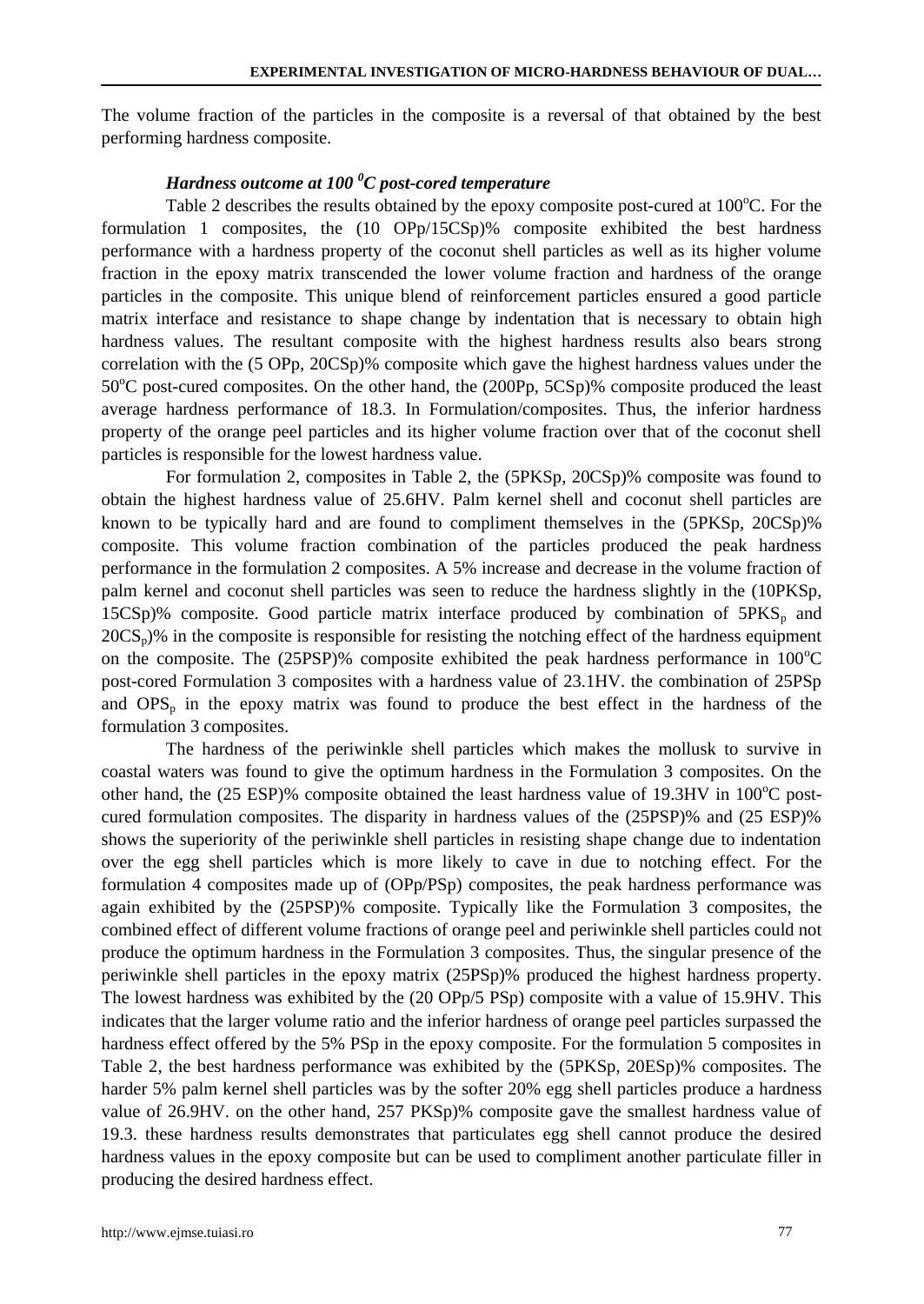# *Hardness outcome at 120 <sup>0</sup>C post-cored temperature*

Table 3 describes the  $120^{\circ}$ C post-cured epoxy composites. For the formulation 1 composites made up of (OPp/CSp) described in Table3. The (25Pp)% composite was found to obtain the highest hardness value of 28.6HV over the composites having the combination of particulate orange peels and coconut shells as well as the (25 esp)% composite. Coconut shell particles are characteristically harder than orange peel particles as demonstrated in the 80 and  $100^{\circ}$ Cpost composites. However, the  $120^{\circ}$ Cpost-curing the (25OPP)% composite producing a superior hardness performance over the (25CSP)% composite. The least hardness performance was demonstrated by the (100Pp, 15CSp)% composite with a hardness of the orange peels and coconut shell particles could not produce the optimum hardness after  $120^{\circ}$ C post-curing treatments. The formulation 2 composites which comprise of (PKSp/CSp) are described in Table 2. The composite with the peak hardness performance was found to (25PKSp)% composite with a hardness value of 24.3HV. This demonstrate the superior hardness property of the palm kernel shell particles and the ability of the  $(25PKSp)%$  composite's hardness to be fully optimized at  $120^{\circ}$ C post-coring treatments. Although the combination of the hardness properties palm kernel and coconut shell in the epoxy composites was complimentary, it did not produce the peak hardness in the formulation 2 composite.

The composite with the minimal hardness was found to be (10PKSp, 15CSp)%. Thus, the 25% palm kernel shell particles produced the needed fibre matrix effect to resist shape change in the composite. For the formulation 3 composites, the highest harder performance was given by the (25 ESP)% composite. This formulation, the egg shell particles exhibited superior hardness under the  $120^{\circ}$ C post-coring regime. This was ensured by good interfacial adhesion between the epoxy matrix and 25% egg shell particles in the composite. Although, this was not achieved under the 80, and  $100^{\circ}$ C post-cored regimes, the peak hardness demonstrated by the (25 ESP)% composite indicates that the composite's hardness property was able to be optimized during the  $120^{\circ}$ C post-curing treatments. This produced strong interfacial adhesion necessary to resist the notching effect of the hardness equipment. The least hardness performance was demonstrated by the (15 PSp, 10ESp)% composite. For the formulation 4, composites which comprise of (OPp/PSp) described in Table 3, the peak hardness of 28.6 HV, the peak hardness of 28.6 HV was exhibited by the (25OPp)% composite. The addition of particulate orange peel particles in the (25 OPp)% and the ability of the composite's hardness to be optimized gave it a superior hardness value over other composites. The least hardness was observed in the (20 OPp/5CSp)% composite with a hardness value of 17.7 HV which Lastly, the formulation 5 composites which comprise of palm kernel shell and egg shell particles are described in Table 3. The (25ESP)% composite demonstrated the peak hardness performance with a value of 24.6HV. Over those of the other composites which comprise of palm kernel shell and egg shell particles as well as the (25PKSp)% composite. This indicates that the singular influence of the egg shell particles as well as the (25PKSp)% composite. This indicates that the singular influence of the egg shell particles in the epoxy matrix was enough to give the much needed hardness to the composite. The (25 ESP)% composite did not exhibit superior values when post-cured at 80 and  $100^{\circ}$ C. However at  $120^{\circ}$ C post curing temperature the hardness property was completed and fully optimized. This ensured resistance to shape change by indentation in the composites.

#### *Average Hardness at different temperatures*

The hardness property of a material is a measure of its ability to resist shape change by indentation. This characteristic has been found to be helpful in making the right choice in material selection, as well as in material evaluation and quality control in production processes. The hardness test was carried out on the selected polymer matrix composites on the hardness machine using a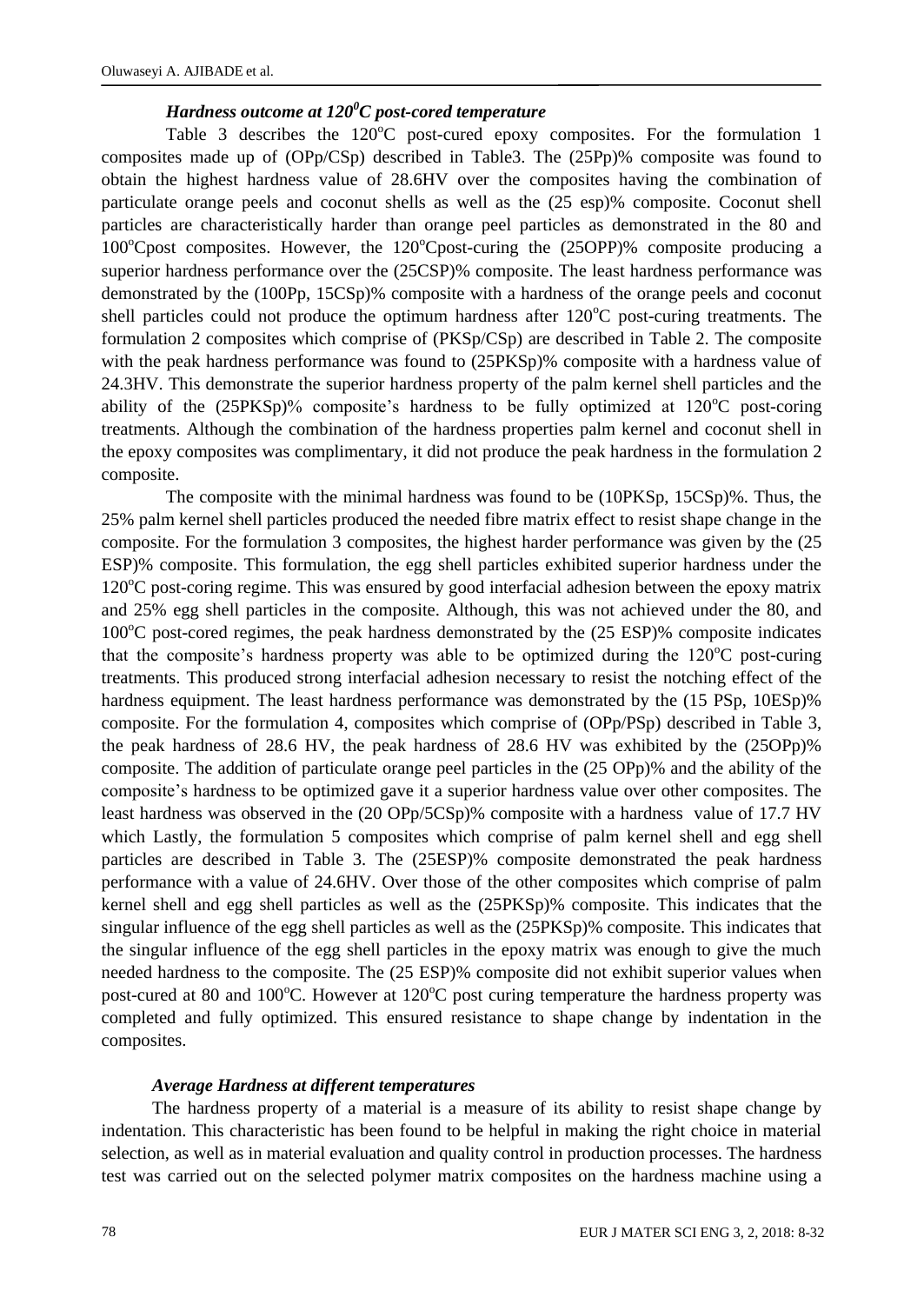torque of 2942 Nm and a dwell time of 10 seconds (Fig. 3 to 7). The hardness tests was performed on the polymer composites on three data points while an average value was computed for each composite from the data points. For the Formulation 1 ( $OP_p/CS_p$ ) composites, the (25OP<sub>p</sub>) displayed a hardness of 16.7, 21.9 and 28.6 HV for the 80, 100 and 120  $^{\circ}$ C post-curing regimes, respectively. However, the introduction of the coconut shell particles under the different post-curing temperatures produced different hardness values in the composites. The (5OPp/20CSp)% exhibited the highest hardness of 21.3 HV under the 80 °C post-curing temperature treatment, while the  $(10OP_p/15CS_p)\%$ composite obtained the peak hardness of 25.6 HV under 100  $^{\circ}$ C post-curing temperatures. Lastly, the (25OPp)% composite reached the highest hardness value of 28.6 HV under the 120  $^{\circ}$ C postcuring regime. The composites experienced different hardness values under different post-curing temperatures due to the effect of different post-curing regime on their particulate volume fraction.

For the Formulation 2 ( $PKSp/CSp$ ) composites, it was observed that the 80  $^{\circ}$ Cpost-curing regime resulted in the (10PKSp/15CSp) and (5PKSp/20CSp)% composites obtaining the a joint peak of 29.3 HV. After the 100  $^{\circ}$ C post-curing treatment, the (20PKSp/5CSp)% produced the highest hardness values of 26.7 HV, while the (25PKSp) composite obtained the highest hardness of 24.3 HV under the 120  $^{\circ}$ C post-curing temperature. For the Formulation 3(PSp/ESp) composites, the (25PSP)% experienced hardness values of 16.9, 23.1 and 22.1 HV under the 80, 100 and 120  $^{\circ}$ C post-curing temperatures.

The addition of the egg shell particles into the matrix changed the hardness of the composites as the post-curing temperature changed. The (15PSp,10ESp)% composite obtained the highest hardness of 24.5 HV, while the (25PSp)% composite obtained a peak hardness value of 23.1 HV. Finally, the  $(25ESp)$ % composite obtained the highest hardness value of 24.6 HV under the 120  $^{\circ}$ C post-curing regime. The (25OPp)% composite exhibited the highest hardness value of 28.6 HV under 120  $\degree$ C in the Formulation 4 (OPp/PSp) composites category. This was followed by the (25PSP)% obtaining a peak hardness value of 23.1 HV from the  $100^{\circ}$ C post-curing regime, while the (10OPp/15CSp)% composite recorded the topmost hardness of 24.6 HV under the 120  $^{\circ}$ C. For the Formulation 5 (PKSp/ESp) composites, the effect of the post-curing temperatures produced similar effect on each of the composites. The (5PKSp/20ESp)% composite obtained the highest values of 26.5 and 26.2 HV under the 80 and 120oC post-curing temperatures, while the  $(5PKSp/2ESp)\%$  exhibited the highest hardness of 26.9 HV under the 100 $^{\circ}$ C post-curing regime. Overall, the (10PKSp,15CSp), (15PKSp,10ESp) and (5PKSp,20ESp)% composites exhibited the highest average hardness of 24.87, 25.07 and 25.27 HV across all the post-curing temperature regimes. This can be largely attributed to the different fibre volume of the reinforcement particles in each composite and their distinct behaviour during the post-curing process.



**Fig. 3.** Hardness values of (OPp/CSp) composites under different post curing temperatures

**Fig. 4.** Hardness values of (PKSp/CSp) composites under different post curing temperatures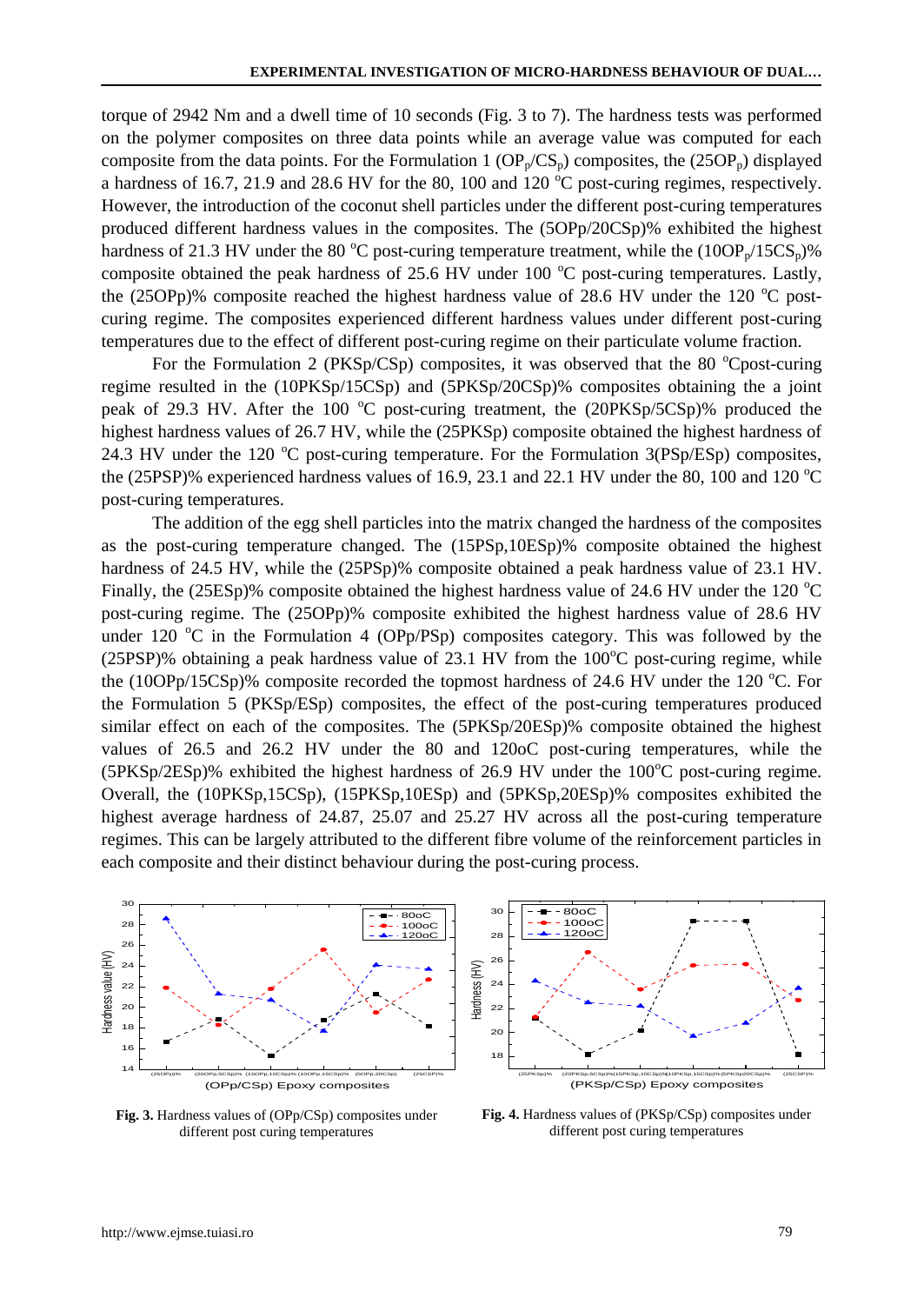

**Fig. 5.** Hardness values of (PSp/ESp) composites under different post curing temperatures

**Fig. 6.** Hardness values of (OPp/PSp) composites under different post curing temperatures

For the Formulation 1 (OPp/CSp) composites, the 80  $^{\circ}$ C cured composites obtained the lowest hardness values comparatively with the 100 and 120 °C cured composites. The 120 °C cured composites produced the highest hardness with the (25OPp) % composite giving a hardness value of 28.6 HV and the highest average of 22.4 HV. In the Formulation 2 (PKSp/CSp) composites, the  $100^{\circ}$ C post-cured composites exhibited the highest hardness behaviour except for the 80  $^{\circ}$ C post cured (10PKSp/15CSp) and (5PKSp/20CSp)% composites which exhibited a hardness of 29.3 HV. The (5PKSp/20CSp)% composite has the largest average of 25.27 HV. In the Formulation 3 (PSp/ESp) category, there was no dominant influence of post-curing temperature on the hardness values of the composites. The (25ESp)% composite gave the highest hardness with an overall value of 22.5 HV. The 120  $^{\circ}$ C post-curing temperature produced a comparatively superior hardness behaviour in the Formulation 4 (OPp/PSp) composite category with the (25OPp)% composite having the highest hardness values. For the Formulation 5 (PKSp/ESp) composite category, the post-curing temperatures also produced different effects on the hardness of the composites with the (15PKSp/ESp) composite having the highest hardness value of 25.07 HV.

Overall, the (5PKSp/20CSp)% composite exhibited the optimal hardness behaviour across all temperatures with 29.3, 25.7 and 20.8 HV and highest average of 25.27 HV. The disparity in the hardness values obtained in the composites can be attributed to the different volume fraction of reinforcement particles in the epoxy matrix of the composites and their individual behaviour to the post curing temperatures. The high hardness values obtained in the (10PKSp,15CSp), (15PKSp,10CSp) and (5PKSp,20CSp)% composites may also be attributed to the hardness properties of palm kernel, coconut shell particles and their high volume fraction in the epoxy matrix of the composites.

In scientific investigations, it is often desired to compare the results obtained in the current research with those already documented in literature. Consequently, the outcome of this study are compared with that of Rana [49] that worked on the mechanical characteristics of Al<sub>2</sub> O<sub>3</sub>- $50\text{Vol}\%$ ZrO<sub>2</sub>composites and a second documentation by Kannan [50] that worked on friction welding of dissimilar linkages. Rana [49] obtained the utmost hardness of 14GPa for the composite considered (i.e.  $\text{Al}_2\text{O}_3$ -3V-ZrO<sub>2</sub>) that was sintered at 1600<sup>o</sup>C. Compared with the current research, there are disparities. First, the 14GPa hardness value is several multiples away from the two-digital HV value of the current study (i.e. extremely higher value). Second, the temperature of post-curing (i.e. 120 $\degree$ C) for the current samples and the sintered temperature of the reference sample is 1480 $\degree$ C (also multiples of the current research). It is suggestive that the specimens for the current study current withstand the impact of high temperature and high torque applications. Thus, for the brakepad that is proposed for the samples as an application route, the vehicle application may not be appropriate. However, lighter applications such as vehicle toys that do not require such elevated torque and temperature may be suitable. By comparing the current research with Kannan [50], the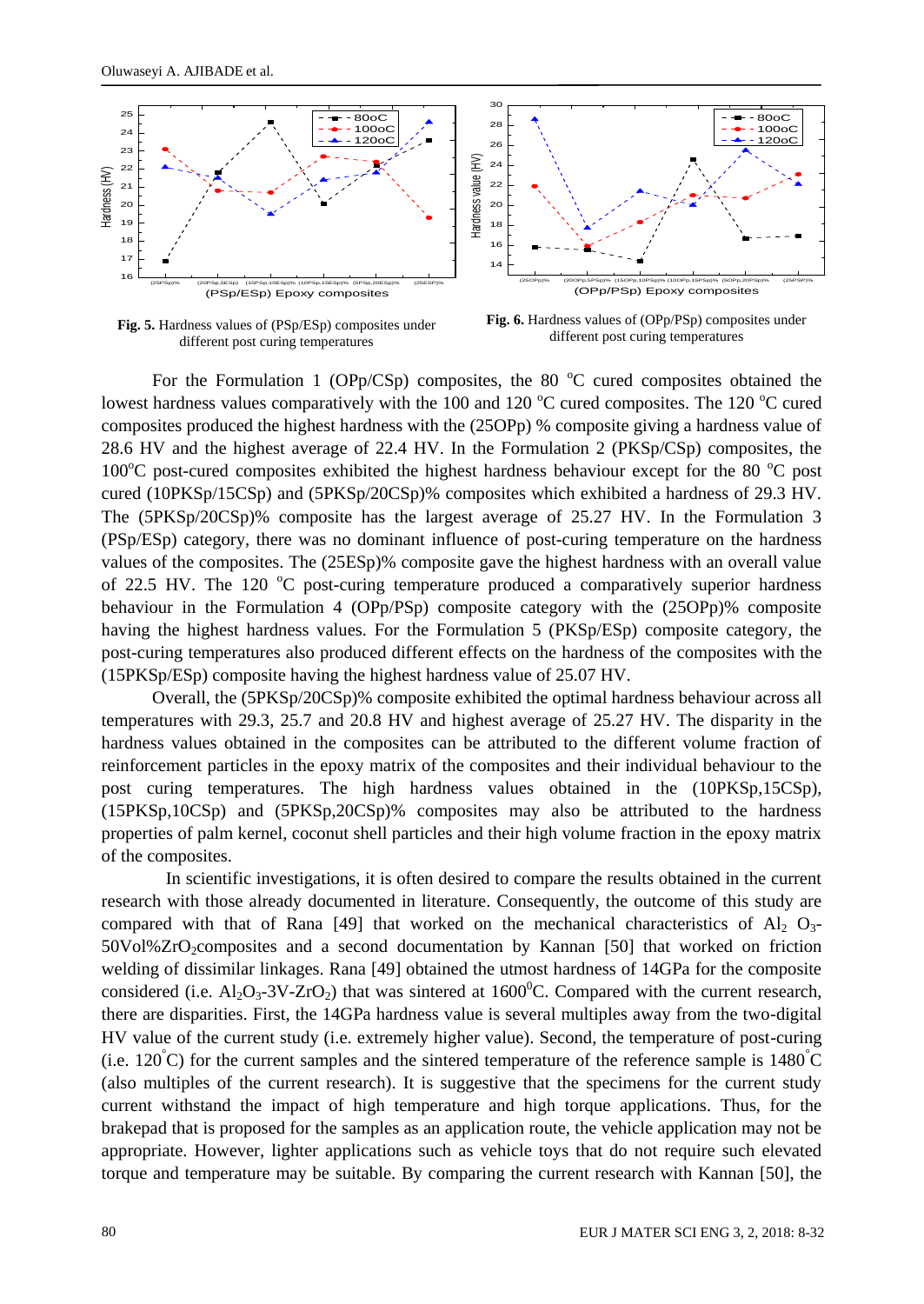following emerges. Two ranges of hardness values were obtained. The first is for aluminum alloy side between 1350-1500 HV while the second is for stainless steel of around 150-300 HV. Even considering the lower range value of 150HV, this is almost 10times the value obtained, which confirms that the samples tested cannot withstand high impact applications but for the toy vehicle brake pads as suggested earlier.

In this paper, arguments have been raised that single reinforcements is an old literature convention and that dual blends of reinforcements use in polymer composite with the evaluation of micro-hardness in mind is the new order-of-the-day in research. Through a rigorous experimentation that involves developing dog-bone shaped specimens, which were eventually used for hardness examination, the function of dual blends were analytically explained in analysis. The results of the experiments contribute a superior insight of hardness evaluation procedure and an enhance understanding of the interaction between hardness and the volume fraction of the reinforcement used in the composite development. In the current research a volume fraction ranging from 0 to 25% content of either of the reinforcements in dual blends is used. This therefore appends depths to the current research on hardness in polymer composite development. Second, through drawing from as well as combining the arguments arising from the recent accounts given by the composite reinforcement literature to provide an explanation on the manner in which hardness value evaluation gets infused into the dual mixing of composite reinforcements in polymer composite development, this research has heeded to the call, as provided in Ajibade et al. [48], to shed additional light on the fabrication of composites when the reinforcements are paired and mixed. The adopted standpoint in this research compliments documented studies in the metal matrix composite literature by focusing on particulate reinforcements instead of fibres and whiskers that previous scholars have primarily focused on. Nevertheless, the hardness value determination issue as well as the paired mixture of reinforcements for polymer composite development are possible to be intertwined. It is as well possibly mutually reinforcing. For example, using this approach, the cautious choice of volumetric ratios is triggered as choosing none percentage contribution of certain ratios is wasteful and not optionally motivated.

The approach presented showcases practical value for composite engineers and scientists as well as the composite companies and even the stakeholders interested in polymer composites. First, it provides a conscious effort art reducing the cost of composite development and the overall price tag on the manufactured composite. As a consequence, if the cost of the manufactured polymer composite is high, the organizational sales will be affected when eventually the composite is developed and in market. Also cost reduction of the sales of low cost, affordable composite promotes the manufacturing company's goodwill. Specifically, the practical and theoretical structure presented in this research complements the methods that currently exist in literature. By revealing how the variations of the volume fractions of the reinforcements in the epoxy matrix responds to hardness variation, the frame work assist to detail the nature of relationship among the important variables of hardness, load, dwelling time and post-curving temperature of the specimens.

*The mathematical relationship*

$$
Hd = -13.32 - 0.1Tn + 5.56Im - 0.043Fl
$$
  

$$
R^2 = 0.772
$$
 (1)

The association among the mechanical properties of the (OPp/CSp) composite was described with a model using the multiple regression analysis as shown in Equation (1). The hardness values of the composite were fitted as the dependent/response variable while the values of the tensile, impact and flexural properties were adjusted as the independent/predictor variables at six levels of observations. A confidence interval of 95 % and P value of  $< 0.05$  were fixed for the model, while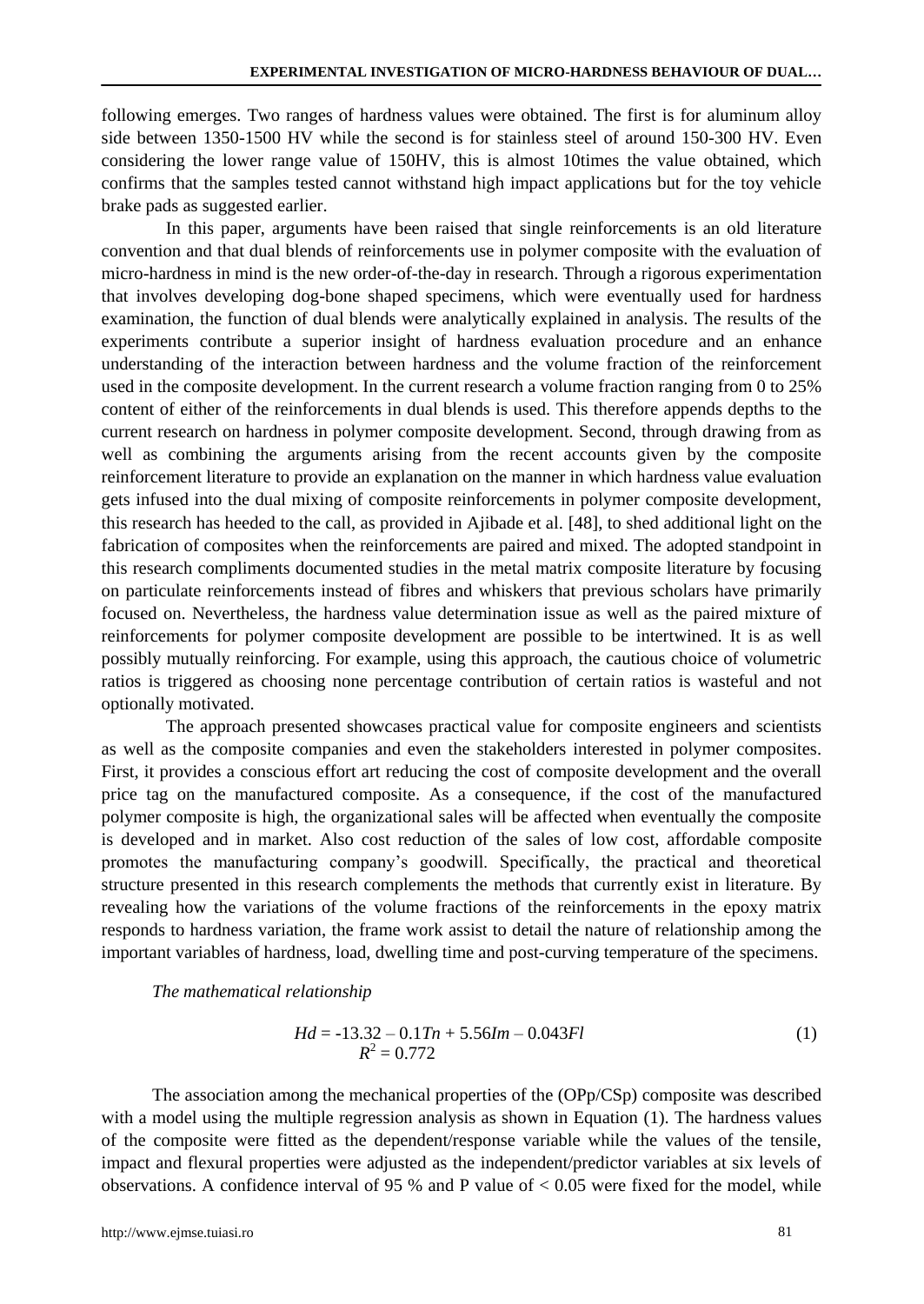five degrees of freedom could be observed from the ANOVA table in Table 1. This indicates that five unique matrices were solved to predict the dependent variable. From the model, it can be observed that the impact values have the highest and only positive effect on the hardness of the composite. This implies that as the impact increases, the hardness improves while the negative values of the tensile and flexural strengths reduces the hardness. The accuracy of the model in describing the mechanical properties of the composite can be understood in terms of a high coefficient of determination  $(R^2)$  value of 0.772 which compares favorable with existing literature [51-52]. An  $R^2$ value of 0.772 denotes that 77.2 % of the response variable can be adequately explained by the model [53]. The remaining 22.8 % are regarded as residuals which represents the difference between the observed response and fitted response as described in Fig. 8 (a) and (b). The close clustering of the observations around the true regression line as shown in Fig. 8(c) indicates a high level of accuracy was achieved by the model in predicting the mechanical properties of the (OPp/CSp) composite.



(c)

**Fig. 8.** (a) Residuals of experimental hardness (b) Residual of predicted hardness and (c) Correlation plots between experimental and predicted plots for hardness of (OPp/CSp) composite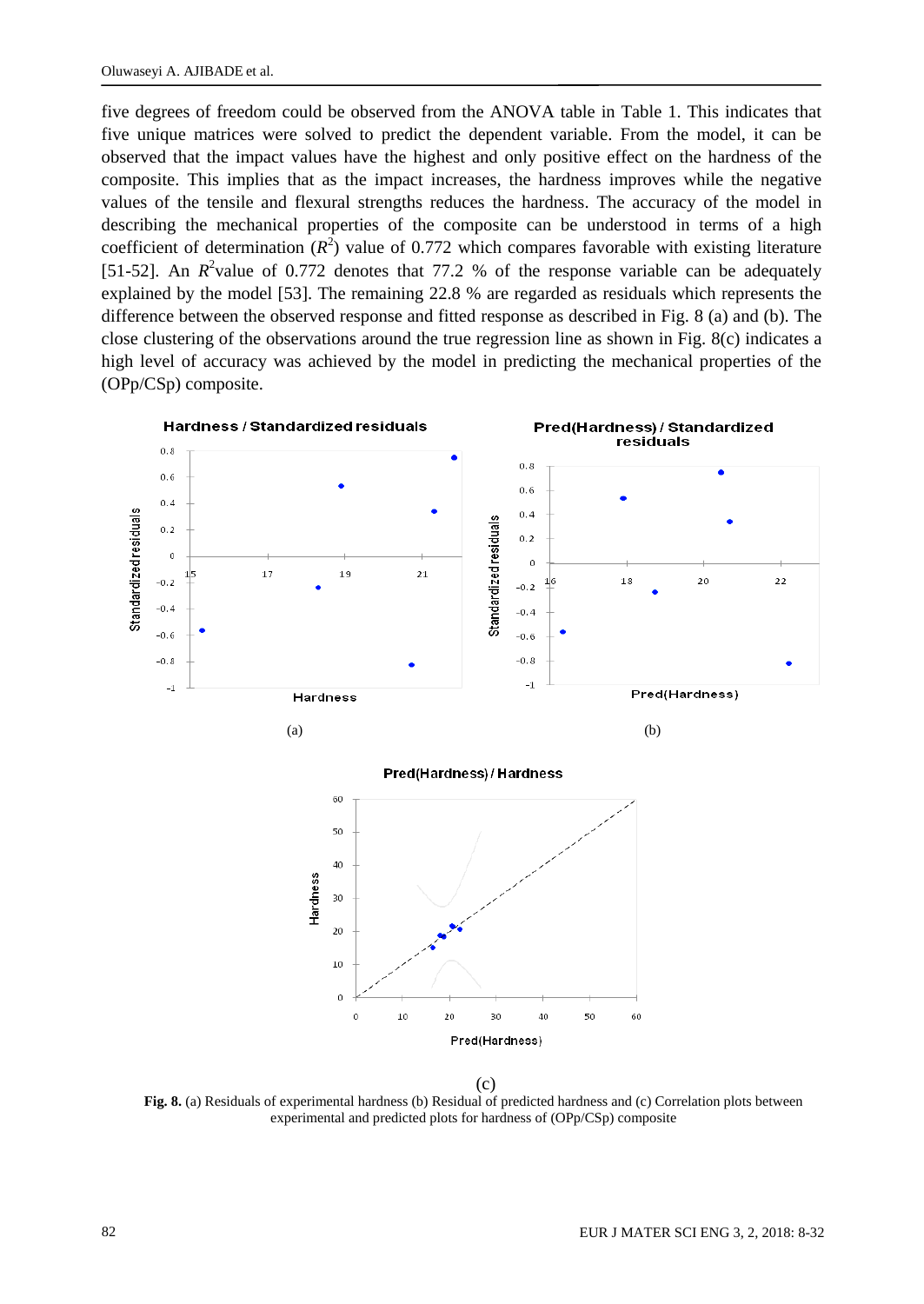

**Fig. 9.** (a) Residuals of experimental hardness (b) Residual of predicted hardness and (c) Correlation plots between experimental and predicted plots for hardness of (PKSp/CSp) composite

$$
Hd = 79.81 - 0.053Tn - 8.5Im + 0.043Fl
$$
  

$$
R^2 = 0.746
$$
 (2)

The mechanical properties of the (PKSp/CSp) composite has been modelled with the use of the multiple regression analysis as described by Equation (2). Using the hardness values as the dependent/predictor variable and the observations of the tensile, impact and flexural properties as independent/predictor variables at six measured levels, a confidence interval of 95 % and  $P < 0.05$ were maintained in the build up to the model. Further, five degrees of freedom (DF) could be identified from the ANOVA table. This means that five unique matrices were solved to predict the response variable. From the above relation, it can be observed that the hardness of the composite increase with the flexural strength, while the tensile strength and impact have negative effect on the hardness of the composite. The correctness of the model in predicting the mechanical properties of the composite could be understood with a high coefficient f determination  $(R^2)$  which was derived as 0.746 which bears much correlation with the literature [51-52]. Thus, for the model described by Equation (2), an  $R^2$  value of means that 74.6 % of the response variable can be sufficiently described by the model. The remaining 25.4 % can be accounted for as residuals which is the difference between the observed response and fitted response as described by Fig. 9 (a) and (b). The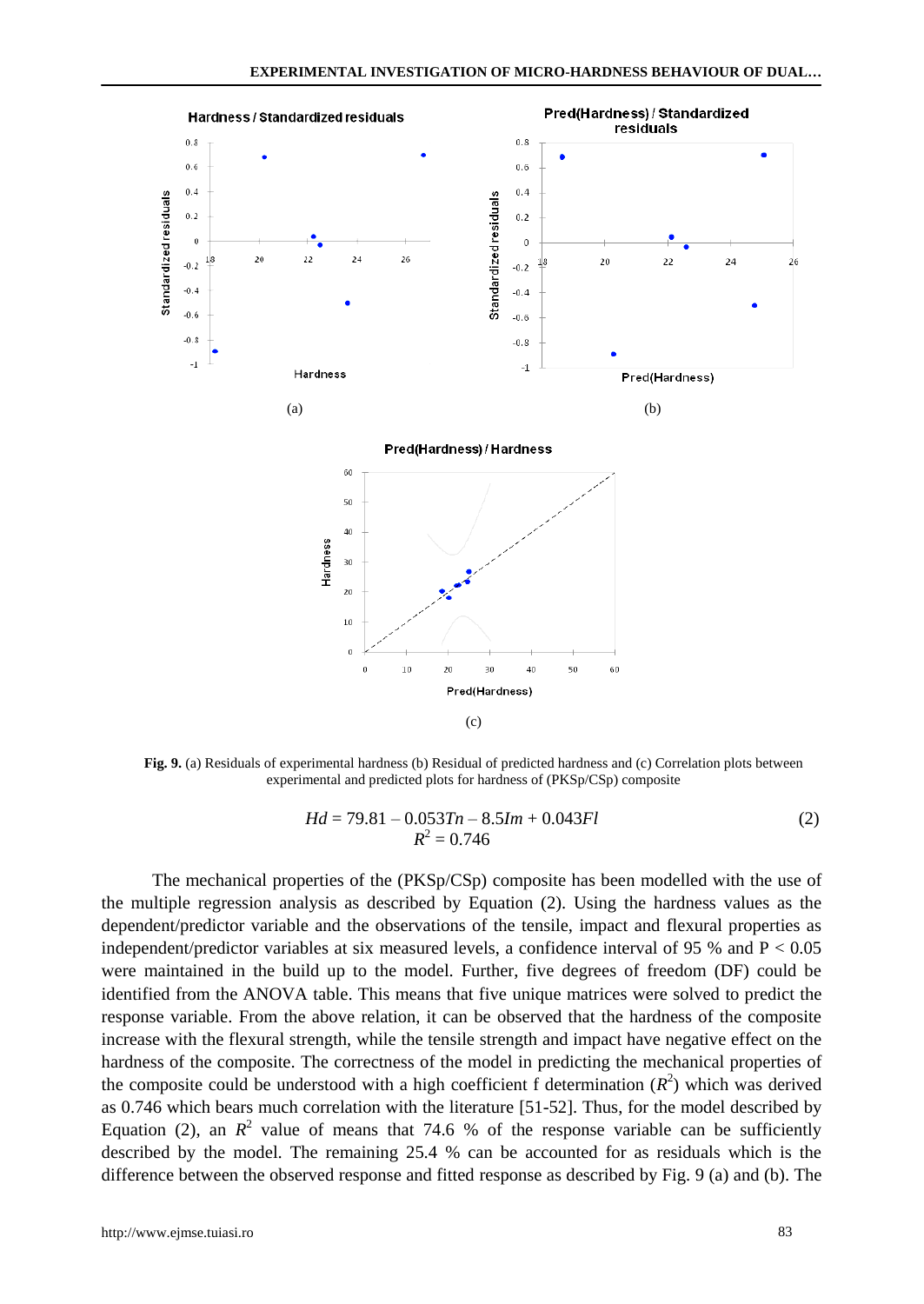accuracy of the model in predicting the mechanical properties of the composite can be seen in Fig. 9(c), where some of the points falls exactly on the true regression line while others revolve closely around it.

$$
Hd = 64.39 - 0.065Tn - 6Im - 0.039Fl
$$
  

$$
R^2 = 0.895
$$
 (3)

Equation (3) describes the association among the mechanical properties of the (PSp/ESp) composite which has been modelled with the multiple regression analysis technique. In this model, hardness values were fitted as the dependent/response variable while tensile, impact and flexural values were considered as the dependent/predictor variables at six levels of observations. A confidence level of 95 % and  $P < 0.05$  were used to build up the model while five degrees of freedom (DF) could be observed from the ANOVA table. This shows that five unique arrangements were contemplated to predict the response variable of the model. From the relationship described in Equation (3), the tensile, impact and flexural properties have negative effects on the hardness of the composite. The precision of the model in predicting the mechanical properties of the composite is measured in terms of a high coefficient of determination  $(R^2)$  of 0.895. The  $R^2$ value of 0.895 means that 89.5 % of the dependent variable can be satisfactorily explained by the model described by Equation  $(3)$ . The outstanding  $10.5$  % can be seen as residuals in Fig. 10  $(a)$  and  $(b)$  which represents the difference between the observed response and adjusted response. In Fig. (3c), the observations can be seen to fall directly on the true regression line which shows a high level of accuracy of the model in predicting the mechanical properties of the (PSp/ESp) composite.

$$
Hd=79.81-0.053Tn-8.5Im+0.043Fl
$$
  

$$
R^2 = 0.603
$$
 (4)

The association among the mechanical properties of the  $OP<sub>p</sub>/PS<sub>p</sub>$ ) composite was modelled using the multiple regression analysis as described by Equation (4). In the build up to the model, the values of hardness were fitted as the dependent/response variable while tensile, impact and flexural values were adjusted as the independent/predictor variables at six levels of observations. Also, a confidence interval of 95 % and  $P < 0.05$  were also fixed in the model development. Consequently, five unique matrices were contemplated from the five degrees of freedom of the ANOVA table in the prediction of the response variable. The model shows that only the flexural strength have positive coefficient. This implies that as the flexural strength increase the hardness of the composite is enhanced. The correctness of the model in predicting the mechanical properties of the (OPp/PSp) composite can be understood in terms of a high coefficient of determination  $(R^2)$  which was obtained as 60.3 %. Thus, an  $R^2$  value of 0.603 means 60.3 % of the response variable can be explained by the model. The outstanding 39.7 % can be accounted for as residuals which represents the difference between the observed and fitted response as described by Fig. 11 (a) and (b). Further, the clustering of the observations around the true regression line in Fig. 11 (c) shows a high level of accuracy of the model in predicting the mechanical properties of the (OPp/PSp) composite.

A model describing the association among the mechanical properties of the (PKSp/ESp) composite was developed with the aid of multiple regression analysis. The hardness of the composite was fitted as the dependent/response variable while the tensile, impact and flexural values were adjusted as the independent/predictor variables in the development of thee model at six levels of observations. A confidence interval of 95 % and  $P < 0.05$  were fixed in the build up to the model. Five degrees of freedom (DF) were observed from the ANOVA table in Table 1. In other words, five matrices were resolved in the prediction of the response variable. The impact and tensile strength of the composite can be seen to have a positive coefficient in the model described by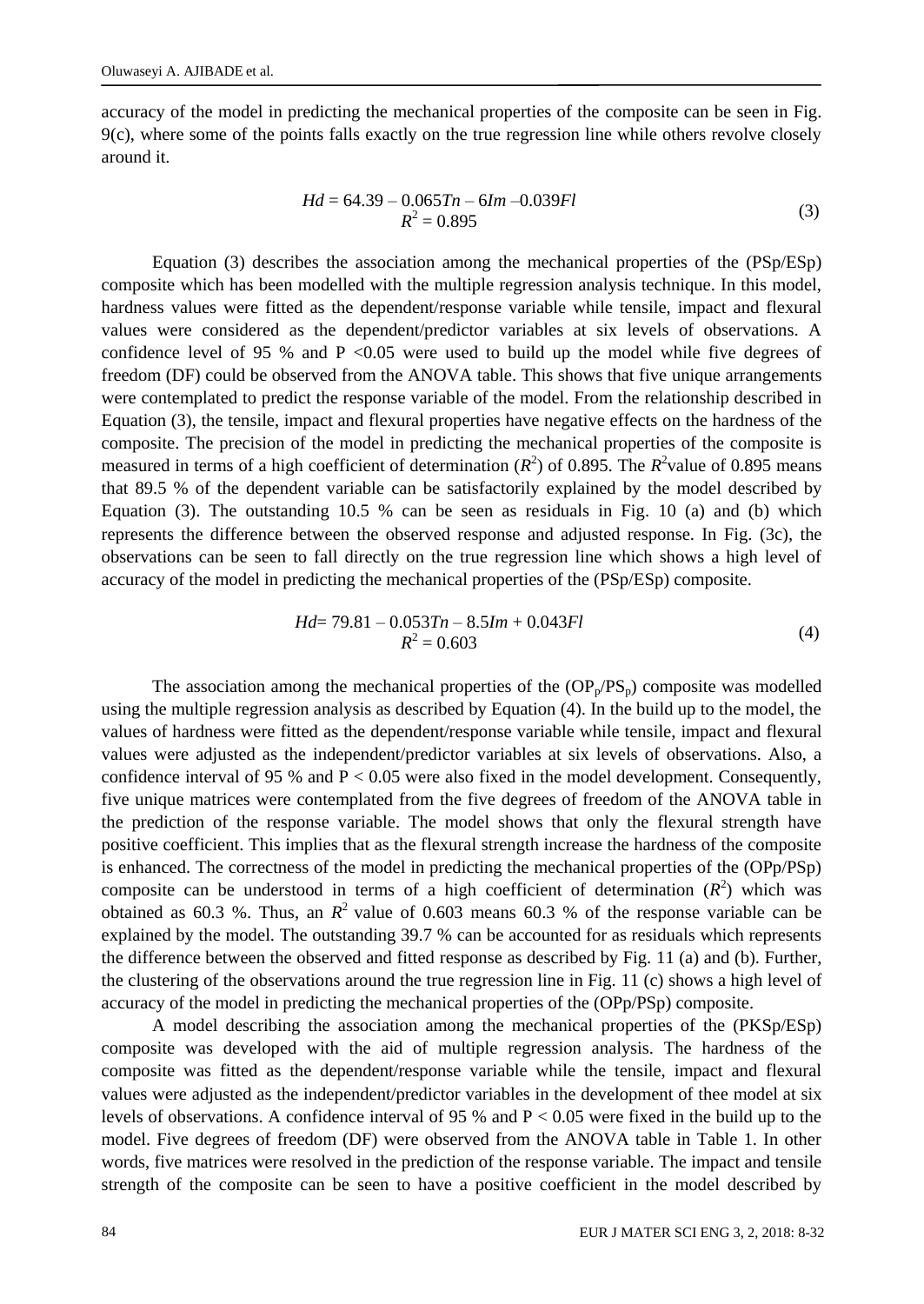Equation (5). This indicates they influence the hardness of the composite positively with the impact property having a greater influence due to its high positive coefficient. The accuracy of the regression model was checked with a high coefficient of determination  $(R^2)$  value which was derived as 0.972. The high  $R^2$  of 0.972 indicates that 97.2 % of the dependent variable can be sufficiently accounted for by the model. The remaining 2.8 % are described in Fig. 12 (a) and (b) as residuals which correspond to the difference between the observed and fitted response values. The observations of the model can be seen to lie accurately on the true regression line in Fig. 12 (c) showing a high level of correctness of the model in predicting the mechanical properties of the composite.

$$
Hd = -39.53 + 0.11Tn + 8.99Im - 0.088Fl
$$
  

$$
R^2 = 0.972
$$
 (5)



(c)

**Fig. 10.** (a) Residuals of experimental hardness (b) Residual of predicted hardness and (c) Correlation plots between experimental and predicted plots for hardness of (PSp/ESp) composite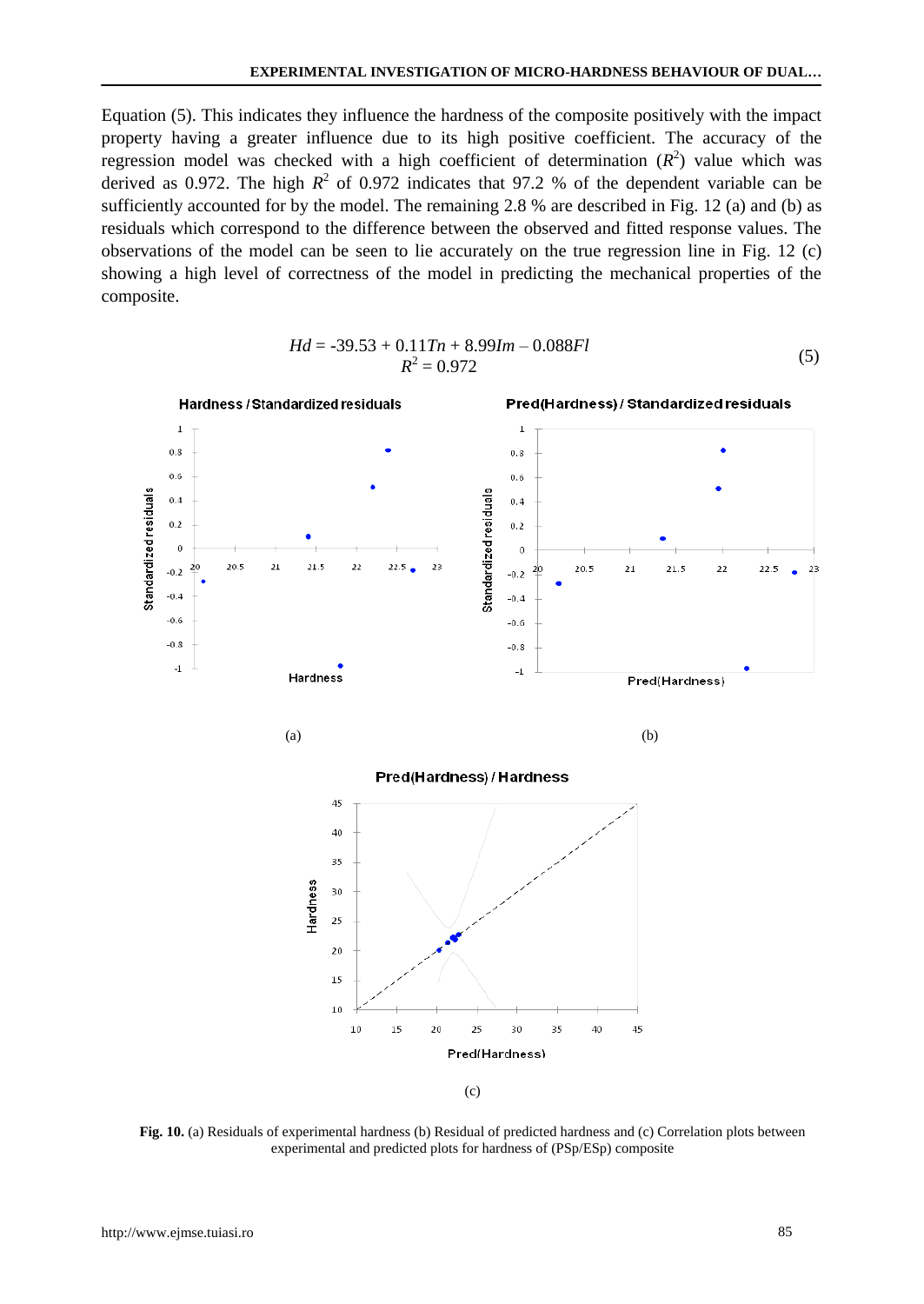

**Fig. 11.** (a) Residuals of experimental hardness (b) Residual of predicted hardness and (c) Correlation plots between experimental and predicted plots for hardness of (OPp/PSp) composite

### **Contributions to knowledge**

Researchers have built inspiring strides in drawing attention to the probable developmental approach of obtaining effectively hard materials that attain the expected standards of the applications desired in composite structures and systems (e.g. [4, 5, 8]. However, studies that utilize agro-rooted fortifiers to develop polymer composites have till date congregated principally on a single fortified composite platform. A growing literature that accounts for this was made, for instance, as orange peels composites [9], coconut shells composite [12-14] and egg shells composite [20-21]. Although this string of investigations have served the significant goal of directing research attention to the delopment of lightweight and cheap composites for standard usage, it supposes that elevated hardness valued composites could be obtained from the perspective of a single dimension of fortifier. Importantly, as Ajibade et al. [48] revealed, for agro-based fortifiers involving coconut shells and orange peels, the perticulate forms performs exceptionally better in terms of material property enhancement, demonstrated in outstanding absorption performance of the fortifiers. Drwaing on the results and insight provided by Ajibade et al. [48] and other researchers, this study has built up an experimental procedure thatb attempts to account for the useful interfaces that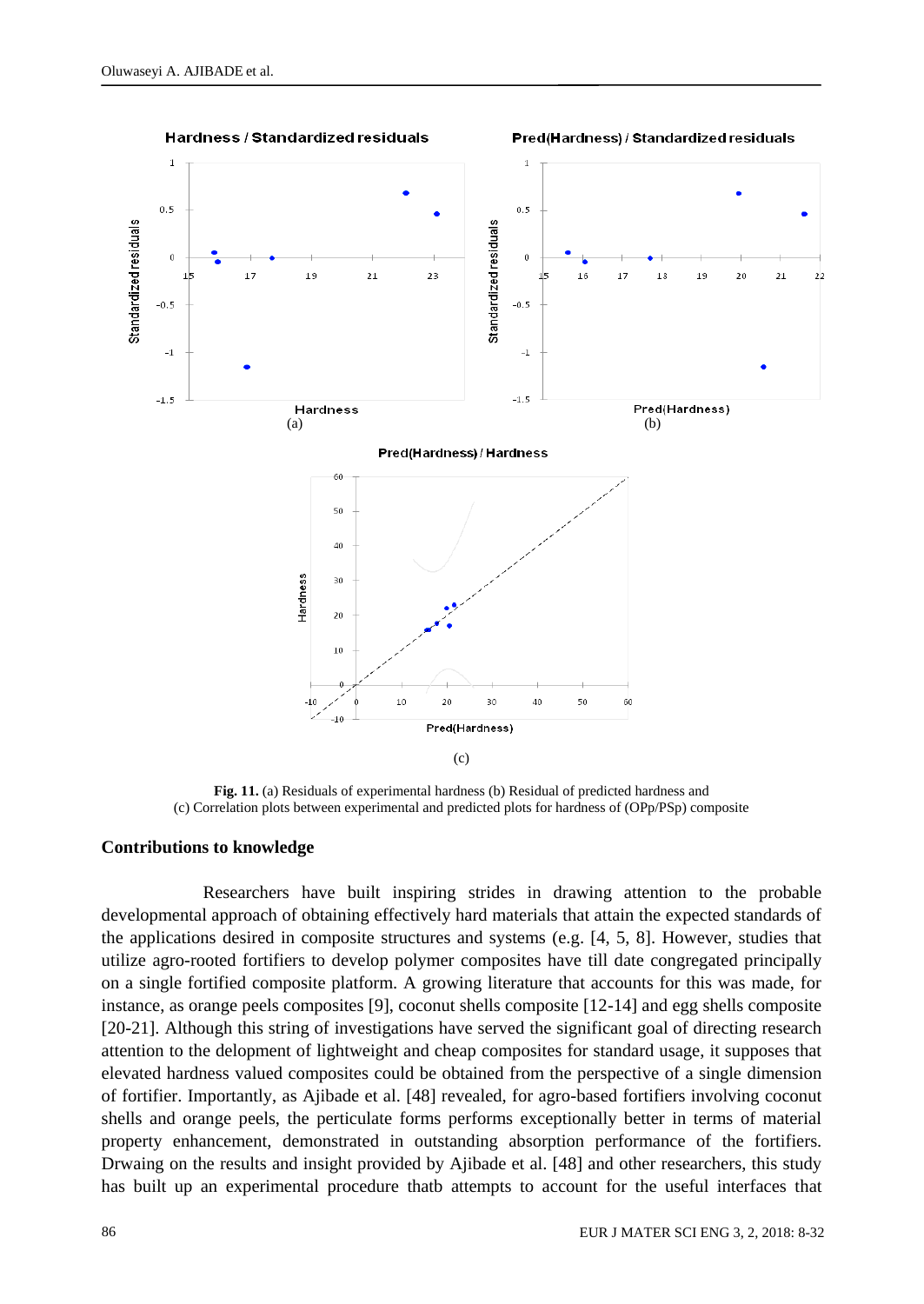characterise the use of dual blended fortified polymeric composite, for hardness enhancements, chosen from paired blending of particulate orange peels, coconut shells, periwinkle shells, egg shells and palm kernel shells.



**Fig. 12.** (a) Residuals of experimental hardness (b) Residual of predicted hardness and (c) Correlation plots between experimental and predicted plots for hardness of (PKSp/ESp) composite

First, this research has demonstrated that combining two agro-rooted fortifiers, for instance orange peels and coconut shells in particulate form produces superior hardness values to the use of orange particulate alone in polymeric composites. Consider the literature data provided by Aighodion [9] in which a polyethylene composite of orange peel fortifier was developed and the hardness, for example, ranged from 2.83 HBR (approximately 2.98 HV) to 13.93 HRB (approximately 14.663 HV). By experimenting on the formulation of orange peels and coconut shells in a dual mixture of polymer composite and then obtaining the set of at least, middle and highest hardness values, the corresponding values of 15.3 HV to 25.6 HV. The obtained results in the current experiment exceeds Aigbodion et al.'s [9] results by over 400 % increase for the least value and over 74.5% increase for the highest value. This claims the superiority of the curresnt research over Aigbodion et al.'s [9] outcomes from the perspective of hardness. Thus, the current approach is new and significant and would benefit the composite community. Consequently, the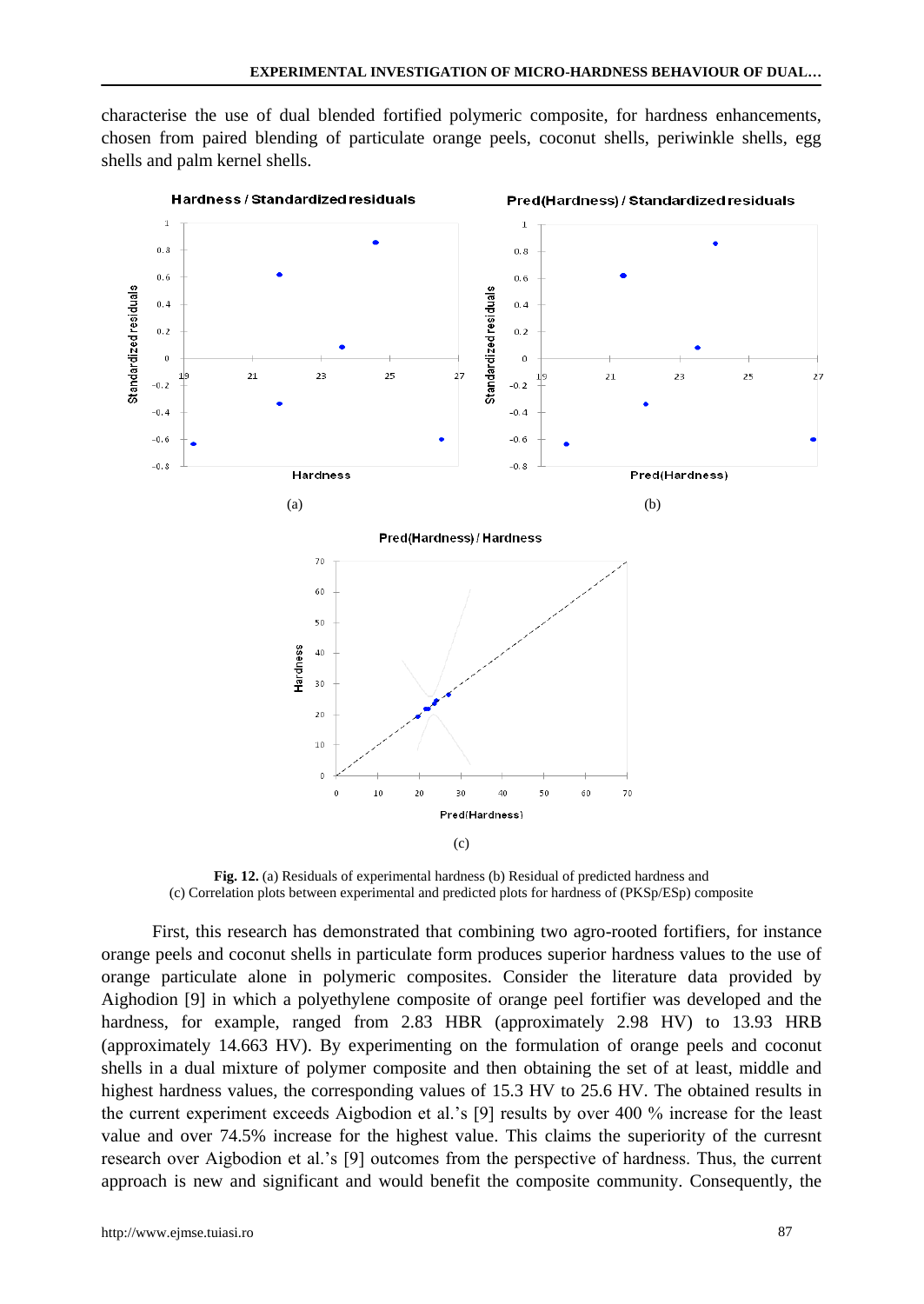experimental structure brings up certain impending queries regarding the nature of interactions between these fortifiers and how they could further enahnce in performance with respect to hardness evaluation. Second, a journey throough post-curing process of the developed composites has begun to exemplify how raising the temperature at post curing activities could substantially enhance the performance of the developed composites in terms of hardness value enhancement. Specifically, the experimental structure reveals how transition from the first degree post-curing (i.e.  $80^{\circ}$ C), in this case, could produce a different result at an elevated temperature of  $100^0C$  and still a better hardness results as  $120^{\circ}$ C. This suggests that a progressive temperature elevation at post-curing of the polymer composite till a certain optimum threshold is reached is possible.

### **Conclusion**

The following can be deduced from the hardness test results and are highlighted as follows:

The average hardness of the composites increased across the post-cured temperatures

 Characteristically hard particles like coconut, palm kernel and periwinkle shell particles influenced the hardness of the composites where they were being employed

 The volume fractions of the reinforcement particles play a significant role in increasing or decreasing the hardness of the composites.

The experimental framework and the approach presented in the current research opens up opportunities for investigators to exploit a range of results even outside the polymer composite development domain. For instance, hardness value determination could be explored for dissimilar materials such that relationship analysis is explored among the varying parameters of changing speed, the pressure at forging as well as composition of carbon while other factors could be regulated. The procedure could also be extended to be novel methodology of tube-to-tube plate friction welding procedures while an exterior implement is applied. For the regression work, each model showed good significance and high correlation  $(R^2)$  values with the  $(PKS_p/ES_p)$  model obtaining the highest  $R^2$  of 0.972. The models helped to understand which of the predictor variables was most relevant to the hardness response variable of the composite which will help to make informed decisions on practical usage.

### **References**

- [1] P. Loneti, R. Zinno, F. Greco and E. J. Barbero, *Interlaminar damage model for polymer matrix composites*, **Journal of Composite Materials,** 2003, 37(16), pp. 1485-1504.
- [2] J. Liang and K. V. Pochiraji, *Oxidation-induced damage evolution in a unidirectional polymer matrix composite*, **Journal of Composite Materials,** 2015, 49(11), pp. 1393-1406.
- [3] A. S. Patki and E. A. Patterson, *Damage assessment of fibre reinforced composites using shape descriptors*, **Journal of Strain Analysis,** 2012, 47(4), pp. 244-253.
- [4] H. S. Kim and J. Zhang, *Fatigue damage and life prediction of glass/vinyl ester composites*, **Journal of Reinforced Plastics and Composites,** 2001, 20(10), pp. 834-848.
- [5] D. Wang, S. Wang, D. D. L. Chung and J. H. Chung, *Comparison of the electrical resistance and potential techniques for the self-sensing of damage in carbon fiber polymer-matrix composites*, **Journal of Intelligent Material System and Structures,** 2006, 17, pp. 853-861.
- [6] A. Naghashpoor and S. V. Hoa, *A technique for real-time detecting, locating, and qualifying damage in large polymer composite structure made of carbon fibres and carbon nanotube networks*, **Structural Health Monitoring,** 2015, 14(1), pp. 35-45.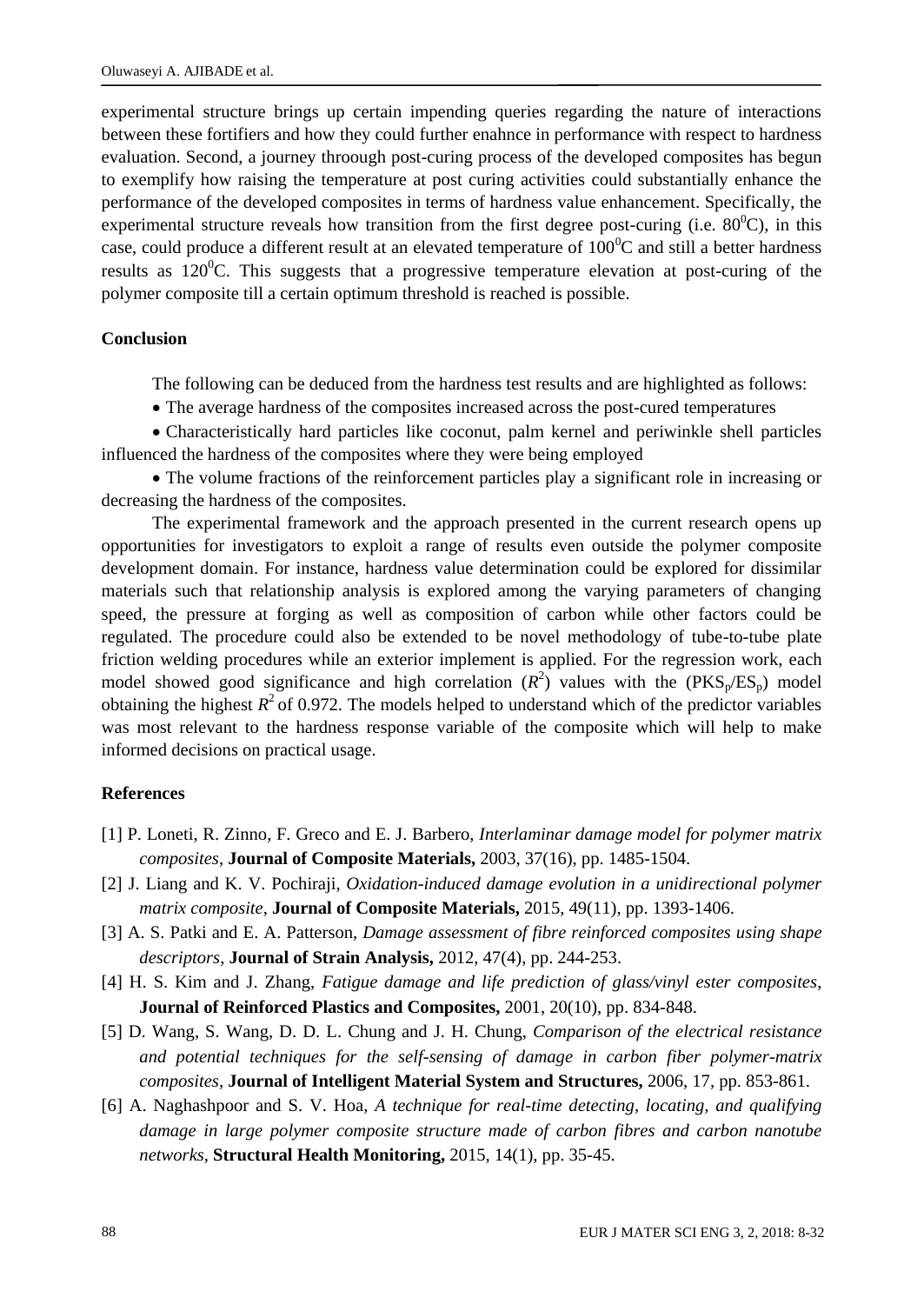- [7] Y. Wang, R. Chang and G. Chen, *Strain and damage self-sensing properties of carbon nanofibers/carbon fiber-reinforced polymer laminates*, **Advances in Mechanical Engineering,** 2017, 9(2), pp. 1-11.
- [8] M. Hastak, A. Mirmiran and D. Richard, *A framework for life-cycle assessment of composites in construction*, **Journal of Reinforced Plastics and Composites,** 2003, 22(15), pp. 1409-1430.
- [9] V. S. Aigbodion, C. U. Atuanya, E. A. Igogori, P. Ihom, *Development of high-density polyethylene /orange peels particulate bio-composite*, **Gazi University Journal of Science,**  2013, 26(1), pp. 107-117.
- [10] K. P. Kumar, C. Nagaraj, *An investigation of mechanical characterization of orange peel reinforced epoxy composite*, **IOSR Journal of Mechanical and Civil Engineering**, 2016, DOI: 10. 9790/1684-16053023341, pp. 33-41.
- [11] R. U. Abass, *Mechanical behavior of natural material (orange peel) reinforced polyester composite*, **International Journal of Engineering Sciences & Research Technology,** 2015, 4(3), pp. 166-172.
- [12] N. Rajini, J. T. W. Jappes, S. Rajakarvuakaran and P. Jeyaraj, *Dynamic mechanical analysis and free vibration behavior in chemical modifications of coconut sheath/nanoclay reinforced hybrid polyester composite*, **Journal of Composite Materials,** 2012, 47(24), pp. 3105-3121.
- [13] C. Sareena, M. T. Ramesan and E. Purushothaman, *Utilization of coconut shell powder as a novel filler in natural rubber*, **Journal of Reinforced Plastics and Composites,** 2012, 31(8), pp. 533-547.
- [14] H. Salmah, S. C. Koay and O. Hakimah, *Surface modification of coconut shell powder filled polyactic acid biocomposites*, **Journal of Thermoplastic Composite Materials,** 2012, 26(6), pp. 809-819.
- [15] P. C. Onyechi, K. O. Asiegbu, C. A. Igwegbe, M. C. Nwosu, *Effect of particle size on the mechanical properties of periwinkle shell reinforced polyester composite (PRPC)*, **International Journal of Scientific & Engineering Research,** 2015, 6(3), pp. 1064-1096.
- [16] F. Orji, C. Egwuonwu, S. Asoegwu, *The investigation of periwinkle shell-rice husk composite as a replacement for granite in concrete*, **Journal of Bioscience and Bioengineering,** 2017, 4(4), pp. 1-5.
- [17] I. Abdullahi, S. G. Sara, Assessment of periwinkle shells ash as composite materials for particle board production, **International Conference on African Development Issues (CU-ICADI) 2015**, Covenant University, Ota, Nigeria, pp. 158-163.
- [18] H. Salmah, A. Romisuhani and H. Ajmal, *Properties of low-density polyethylene/palm kernel shell composites: Effect of polyethylene co-acrylic acid*, **Journal of Thermoplastic Composite Materials,** 2011, 26(1), 3-15
- [19] H. Salmah, B. Y. Lim and P. L. Teh, *Rheological and thermal properties of palm kernel shellfilled low density polyethylene composite with acrylic acid*, **Journal of Thermoplastic Composite Materials**, 2012, 26(9), pp. 1155-1167.
- [20] P. Hiremath, M. Shettar, M. C. G. Shankar, N. S. Mohan, *Investigation on effect of egg shell powder on mechanical properties of GFRP composites*, **Materials Today: Proceedings,** 2018, 5(1), pp. 3014-3018.
- [21] S. Shamim, H. Singh, C. Sasikumar, D. K. Yadav, *Microstructures and mechanical properties of Al-Si-Mg-Ti/egg shell particulate composites*, **Materials Today: Proceedings,** 2017, 4(2), pp. 2887-2892.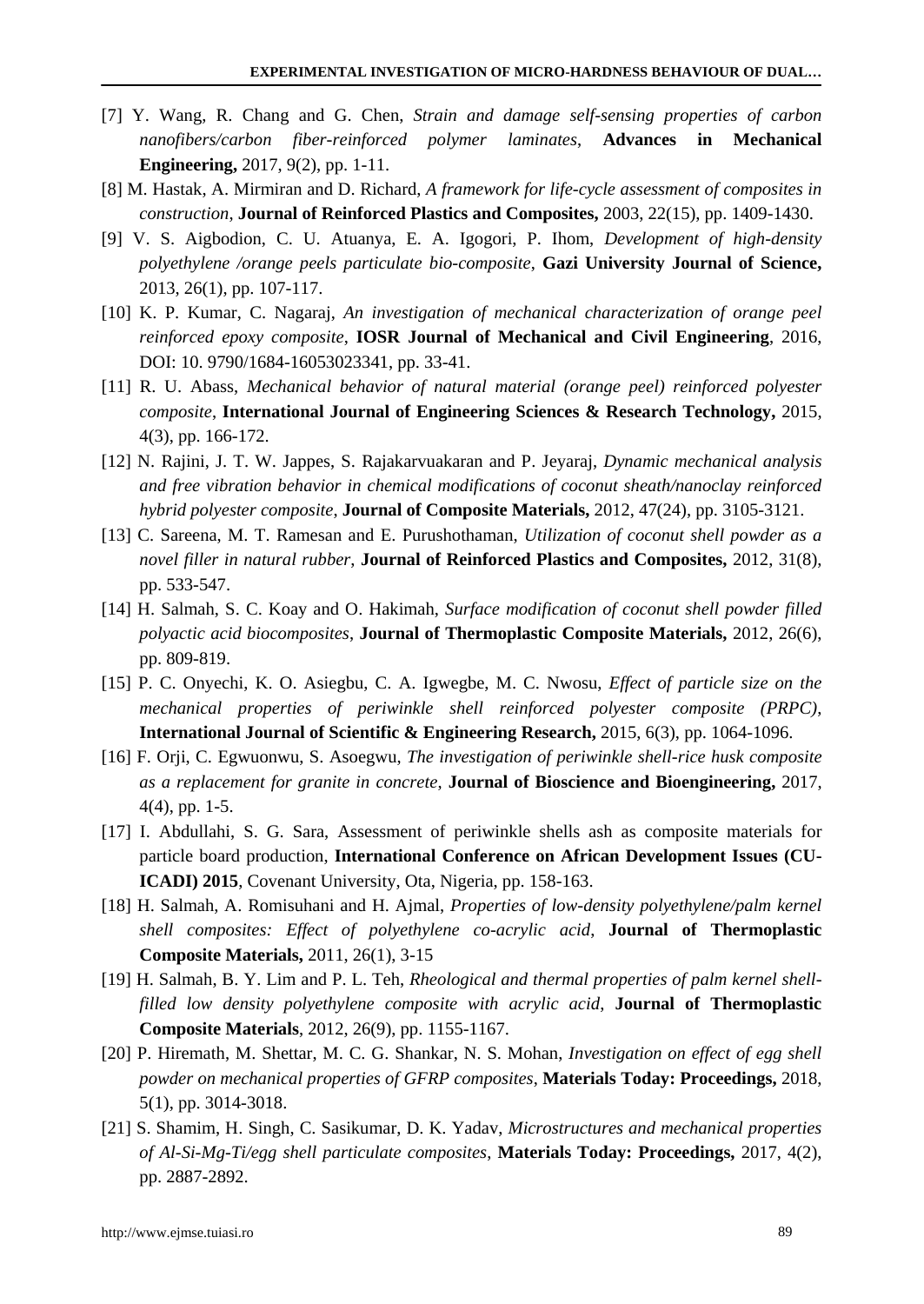- [22] S. Wang, J. Ao, F. Lv, Q. Zhang, T. Jiao, *The enhanced antibacterial performance by the unique Artemia egg shell-supported nano-Ag composites*, **Journal of the Taiwan Institute of Chemical Engineers,** 2016, 61, pp. 336-341.
- [23] T. Singh and A. Patnaik, *Performance assessment of lapinus-aramid based brake padhybrid phenolic composites in friction braking*, **Archives of Civil and Mechanical Engineering,** 2015, 15(1), pp. 151-161.
- [24] R. Abhik, V. Umasankar and M. A. Xavior, *Evaluation of properties for Al-SiC reinforced metal matrix composite for brake pads*, **Procedia Engineering,** 2014, 97, pp. 941-950.
- [25] Y. Xiao, Z. Zhang, P. Yao, K. Fan, Z. Zhou, T. G. L. Zhao and M. Deng, *Mechanical and tribological behaviours of copper metal matrix composites for brake pads used in high-speed trains*, **Tribology International,** 2018, 119, pp. 585-592.
- [26] K. Malachova, J. Kukutschor, Z. Rybkova, H. Sezimova, D. Plach, K. Cabanov and P. Fillip, *Toxicity and mutagenicity of low-metallic automotive brake pad materials*, **Ectoxicology and Environmental Safety,** 2016, 131, 37044.
- [27] M. Gurbuz and T. Mutuk, *Effect of process parameters on hardness and microstructure of graphene reinforced titanium composites*, **Journal of Composite Materials,** 2018, 52(4), pp. 543-551.
- [28] W. M. Daoush and O. A. Elkady, *Microstructure, physical properties and hardness of alumina short fibres/nickel matrix composite fabricated by powder technology*, **Journal of Composite Materials,** 2014, 48(30), pp. 3735-3746.
- [29] V. S. Kumar and M. Sundaram, *A mathematical model for the estimation of hardness of electrochemical deposits*, **Proceedings of IMech E. Journal of Process Mechanical Engineering,** 2018, 232(1), pp. 23-28.
- [30] R. V. Reges, R. R. Moraes, A. B. Correr, M. C. Sinhoreti, L. Corner-Sobrinho, *In-depth polymerization of dual-cured resin cement assessed by hardness*, **Journal of Biomaterials Applications,** 2008, 23, pp. 85-96.
- [31] K. I. Kourousis, A. Athukoralalage and D. De Pellegrin, *A simple model to estimate yield stress and variation of hardness in railheads*, **Proceedings of IMech E Part F: Journal of Rail and Rapid Transit,** 2018, 323(4), pp 1193-1196.
- [32] J. Pu, G. Zhang, S. Wan and R. Zhang, *Synthesis and characterization of low-friction Al-DLC films with high hardness and low stress*, **Journal of Composite Materials,** 2015, 49(2), pp. 199-207.
- [33] P. Peasura and B. Poopat, *Investigation into the influence of post-weld heat treatment on the microstructure and hardness of Inconel X-750*, **Advances in Mechanical Engineering**, 2015, pp. 1-11, DOI: 10. 1177/16878:4015578396.
- [34] C. H. Harikrishna, M. J. Davidsor, C. H. Nagaraju and B. A. Kumar, *Effect of lubrication on hardness in the compression test*, **Proceeding of IMechE Part C: Journal of Mechanical Engineering Science,** 2016, 230(12), pp. 1939-1950.
- [35] S. Singh and R. Singh, 2016, *Taguchi approach for modeling of surface hardness in investment casting*, **Proceeding of IMechE Part E: Journal of Process Mechanical Engineering,** 2016, 230(4), pp. 326-332.
- [36] E. Butnaru, R. N. Darie-Nita, T. Zaharescu, C. Tanase, G. Hitruc, F. Doroftei, C. Vasile, *Gamma irradiation assistes fungal degradation of the polypropylene/biomass composites*, **Radiation Physics and Chemistry,** 2016, 125, pp. 134-144.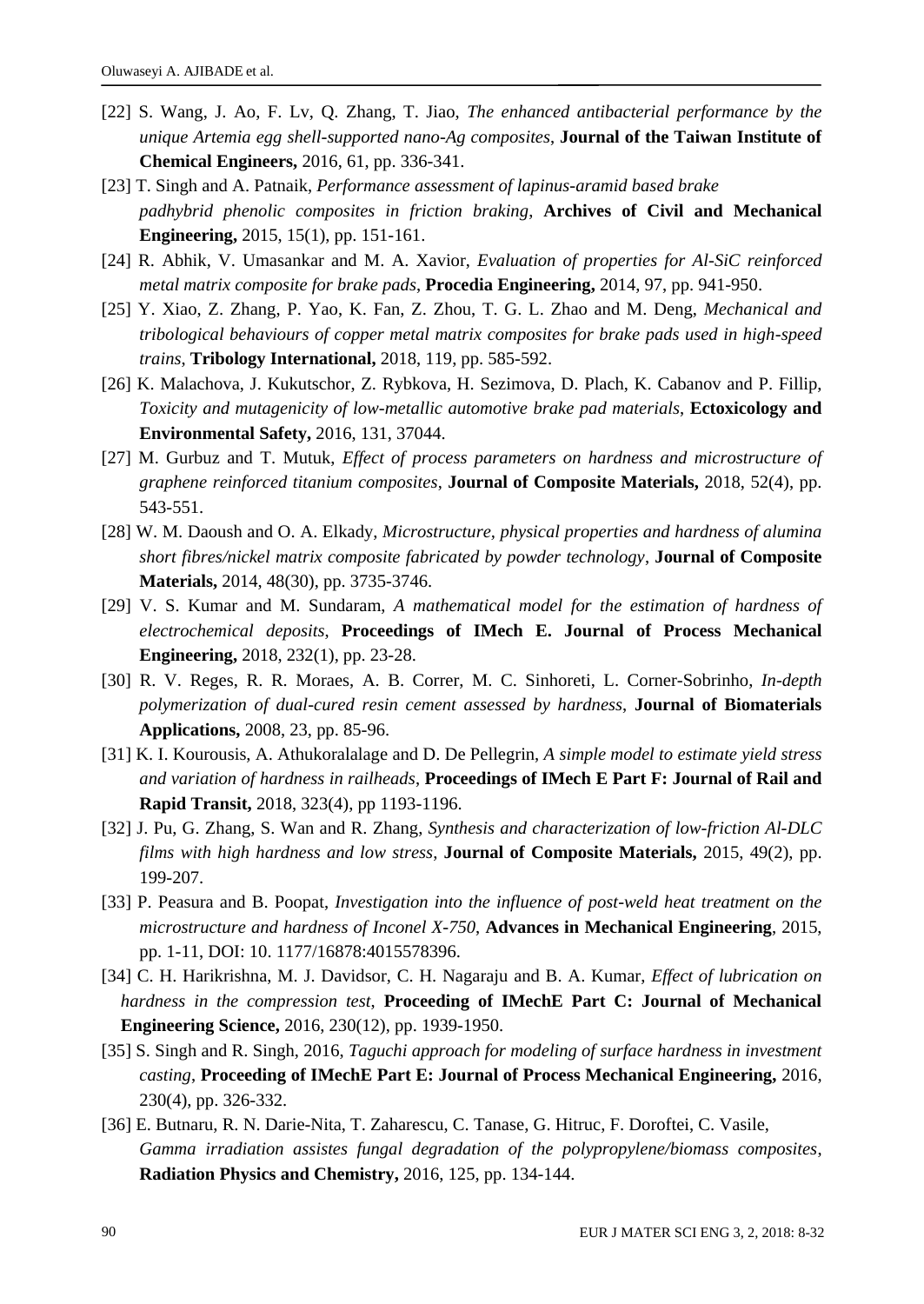- [37] N. Saikrishna, G. P. K. Reddy, B. Munirathinam, R. Dumpala, M. Jagannatham, B. R. Sunil, *An investigation on the hardness and corrosion beheviour of MWCNT/Mg composites and grain refried Mg.* , **Journal of Magnesium and Alloys**, 2018, DOI: 10. 1016/j. jma. 2017. 12. 003
- [38] M. Shankar, S. S. Sharma, A. Kini, Jayashree, *Enhancement in hardness and influence of artificial aging on stir cast Al6061-B4C and Al6061-SiC composites*, **Materials Today Proceedings,** 2018, 5(1), pp. 2435-2443.
- [39] S. Mina, Y. Ohtake, S. Kawahara, 2016, *Characterization of ozone-degraded composite of crosslinked polydimethylsiloxame with silica in water*, **Polymer Degradation and Stability,**  2016, 128, pp. 193-199.
- [40] A. Gallardo-Lopez, A. Muwoz, R. Poyato, *Dense grapheme nanoplatelet/yttria tetragonal zirconia composites: Processing, hardness and electrical conductivity*, **Ceramics International,** 2017, 43(15), pp. 11743-11752.
- [41] Y. Tan, H. Zhang, S. Peng, *Electrically Conductive graphere nanoplatelet/boron carbide composites with high hardness and toughness*, **Scripta Materialia,** 2016, 114, pp. 98-102.
- [42] E. Novistskaya, H. E. Khalifa, Graeve O. A. , *Microhardness and microstructure correlations in composites*, **Materials Letters,** 2018, 213, pp. 286-289
- [43] B. Wei, Y. Wang, Y. Zhao, D. Wang, G. Song, Y. Fi, Y. Zhou, *Effect of Nbc content on microstructure and mechanical properties of W-Nbc composites*, **International Journal of Refractory Metals and Hard Materials,** 2018, 70, pp. 66-76.
- [44] N. M. Baloyi, A. P. I. Popoola, S. L. Pityana, 2015, *Microstructure, hardness and corrosion properties of laser processed Ti6AA14V-based composites*, **Transactions of Nonferrous Metal Society of China,** 2015, 25(9), pp. 2912-2923.
- [45] S. Nehrkorn, M. Handel, D. Dietrich, H. Podlesak, T. Lampke, *A hardness-microhardness correlation study of anodized powder-metallurgical Al-Cu alloy composites*, **Surface and Coating Technology,** 2014, 242, pp. 118-124.
- [46] V. P. R. Krishnan and M. Subramanian, *Electrodepositron of Ni-La2O<sup>3</sup> composite on AA6061 alloy and its enhanced hardness, corrosion resistance and thermal stability*, **Surface and Coating Technology,** 2017, 324, pp. 471-477.
- [47] K. N. Arunkumar, G. B. Krishnappa, S. Kasthurirengan, P. Vinay, *An experimental investigation on hardness and shear behavior of aluminum, silicon carbide, and graphite hybrid composite with and without cryogenic treatment*, **Materials Today: Proceedings,** 2018, 5(1), pp. 916-921.
- [48] O. A. Ajibade, J. O. Agunsoye, S. A. Oke, *Water absorption experimental analysis of an orange peel and coconut shell particulate blend reinforcement material for composite fabrication*, **Engineering and Applied Science Research,** 2017, 44(2), pp. 53-67.
- [49] R. P. Rana, *Powder processing, densification behavior, microstructure and mechanical properties of Al2O3-50Vol%ZrO<sup>2</sup> composites*, Ph. D. thesis, **Department of Ceramic engineering, National Institute of Technology, Rourkela, India, 2009**.
- [50] P. Kannan, *Contemplating the feasibility of friction welding for dissimilar joints with interlayers*, Ph. D. thesis, **Faculty of Mechanical Engineering, Anna University, Chennai, India, 2014**.
- [51] S. Neseli, S. Yaldz and E. Turkes, *Optimisation of tool geometry parameters for turning operations based on the response surface methodology*, **Measurement,** 2011, 44(3), pp. 580-587.